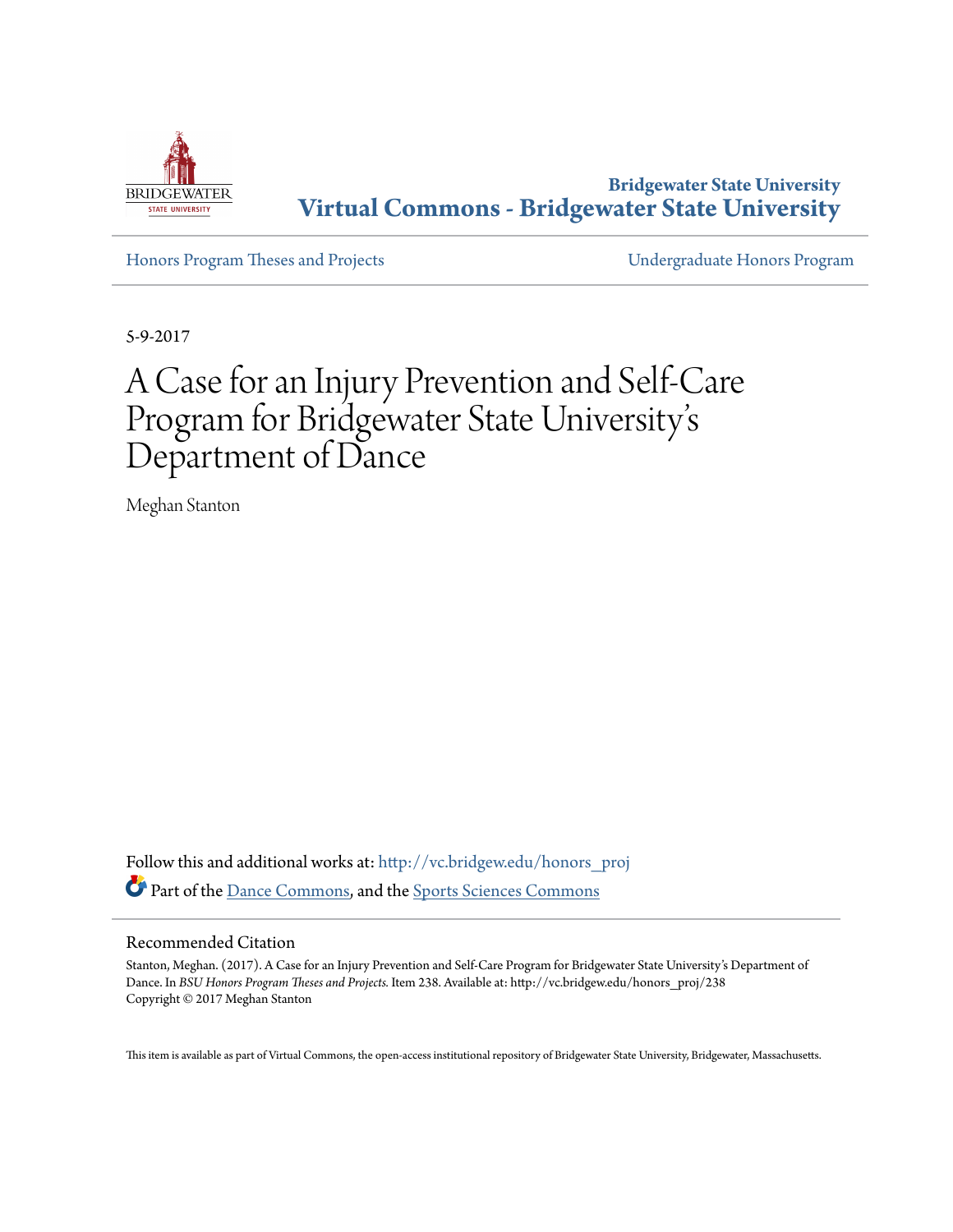## A Case for an Injury Prevention and Self-Care Program for Bridgewater State University's Department of Dance

Meghan Stanton

Submitted in Partial Completion of the Requirements for Departmental Honors in Dance

Bridgewater State University

May 9, 2017

Dr. Jody Weber, Thesis Mentor Dr. Donna A. Dragon, Committee Member Dr. Nancy Moses, Committee Member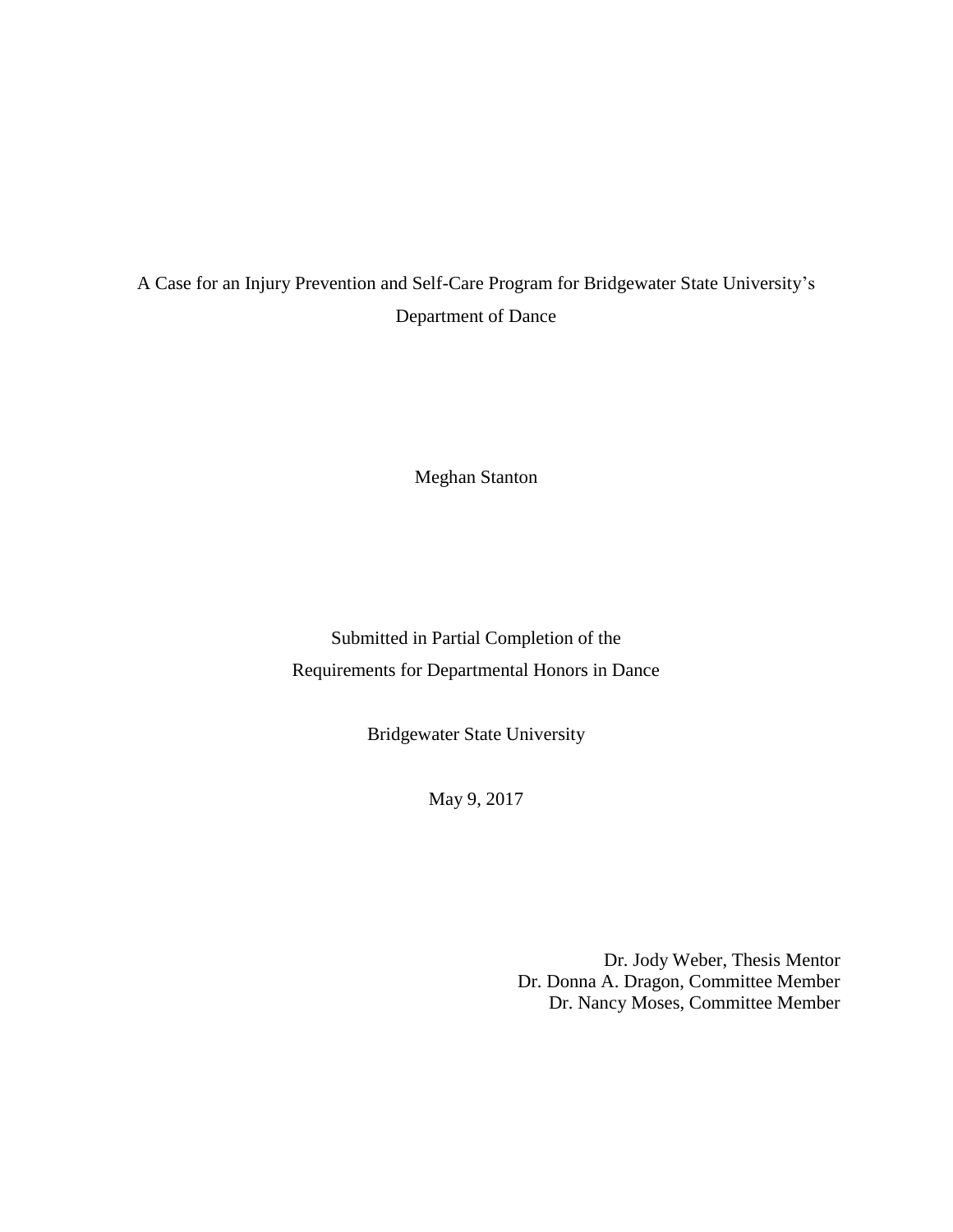#### **Abstract**

Dancers are a unique kind of athlete, who blend athletic ability and artistic expression into their physical performance. Researchers are beginning to see the need for dancers to have access to rehabilitation and injury prevention programs like most collegiate sports athletes. This project researched and created a case for an injury prevention and self-care program to be implemented at Bridgewater State University. The research examined articles and books on different on-site dance medicine programs and the roles of athletic trainers with dancers, communicated with a current health care provider at Body Dynamics Inc., Jenna Calo, Boston University's dance director, Micki Taylor-Pinney, Dean College's athletic trainer, Amanda Donahue and through my own research and experience. The research defines a case that can be presented to Bridgewater State University Department of Dance, the Dean of Humanities and Social Sciences, and the President's Council.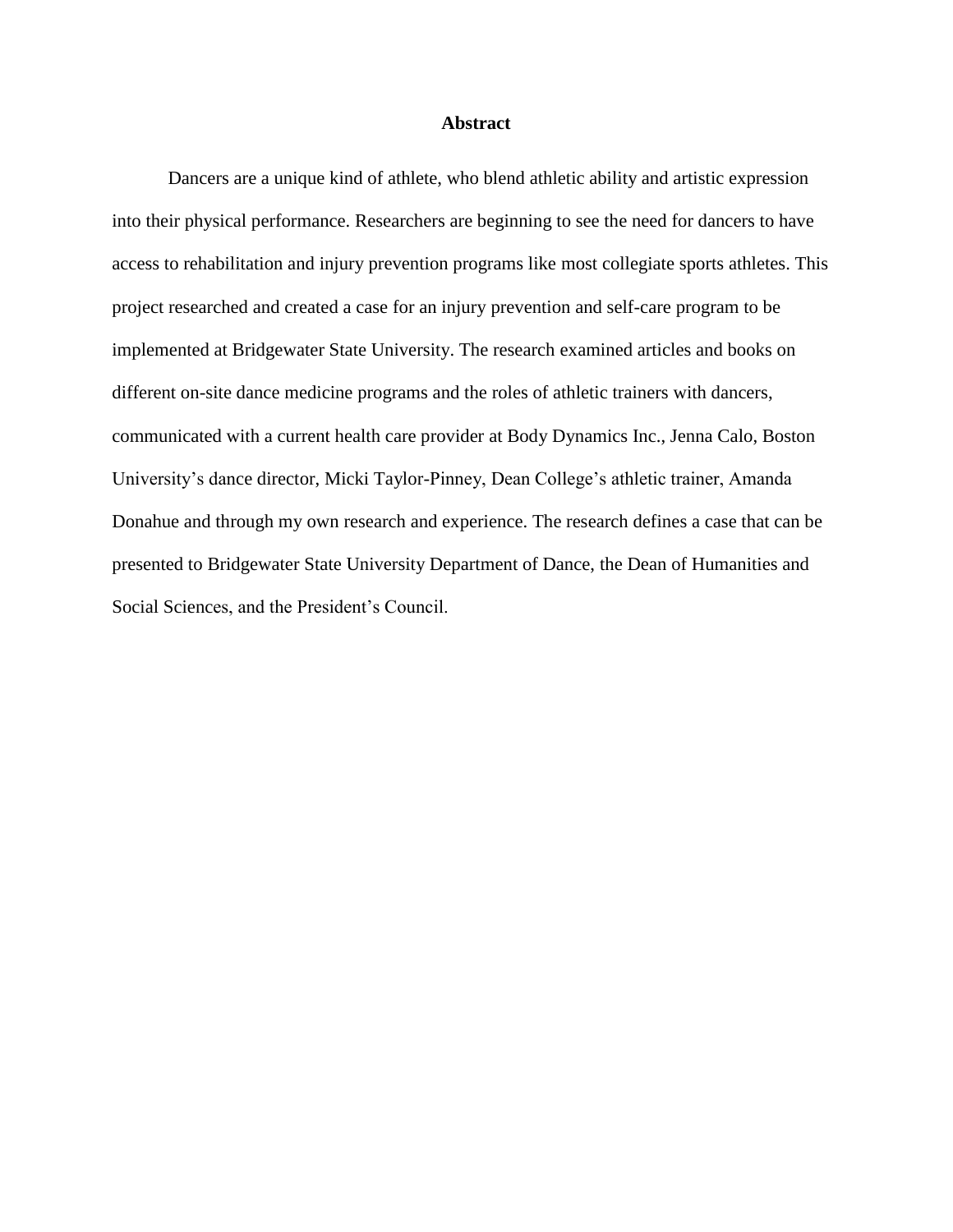#### **Introduction**

Collegiate sports athletes have continuous access to certified athletic trainers to take care of injuries sustained through game play or practice. The athletic trainers help "provide preventative services, emergency care, clinical diagnosis, therapeutic intervention and rehabilitation of injuries and medical conditions" (NATA 2016). However, athletic trainers only treat collegiate sports athletes within their school. The NATA is the National Athletic Training Association is a professional membership association for certified athletic trainers, that aided in setting up professional standards for all athletic trainers. According to Jatin Ambegaonkar and Shane Caswell for George Mason University, "dancers are 'aesthetic athletes' who endure years of intense and physically demanding practice with the aim of honing their skills for peak performance in front of an audience" (Ambegaonkar and Caswell, 17). Dancers essentially practice the same way as sports athletes practice just as a part of their academic requirements for the major.

Dancers sustain similar injuries to those sport athletes sustaining ankle sprains, stress fractures, muscle strains and even concussions. In the article, *Bringing Athletic Training and Therapy to Dancers: A Dance- Medicine Facility*, three associate professors, David Kaiser, Lee Wakefield, and Gaye Merrill, proposed to Brigham Young University an on-site dance facility. David Kaiser is an associate professor in physical education and the director of the athletic training education program. Lee Wakefield is an associate in physical education and the chairman of the Dance Department and Gaye Merrill is an associate professor in physical education and the clinical coordinator for the athletic training program and an assistant athletic trainer at Brigham Young University. According to David Kaiser, Lee Wakefield and Gaye Merrill, "The body is obviously subjected to stress that can result in both acute and chronic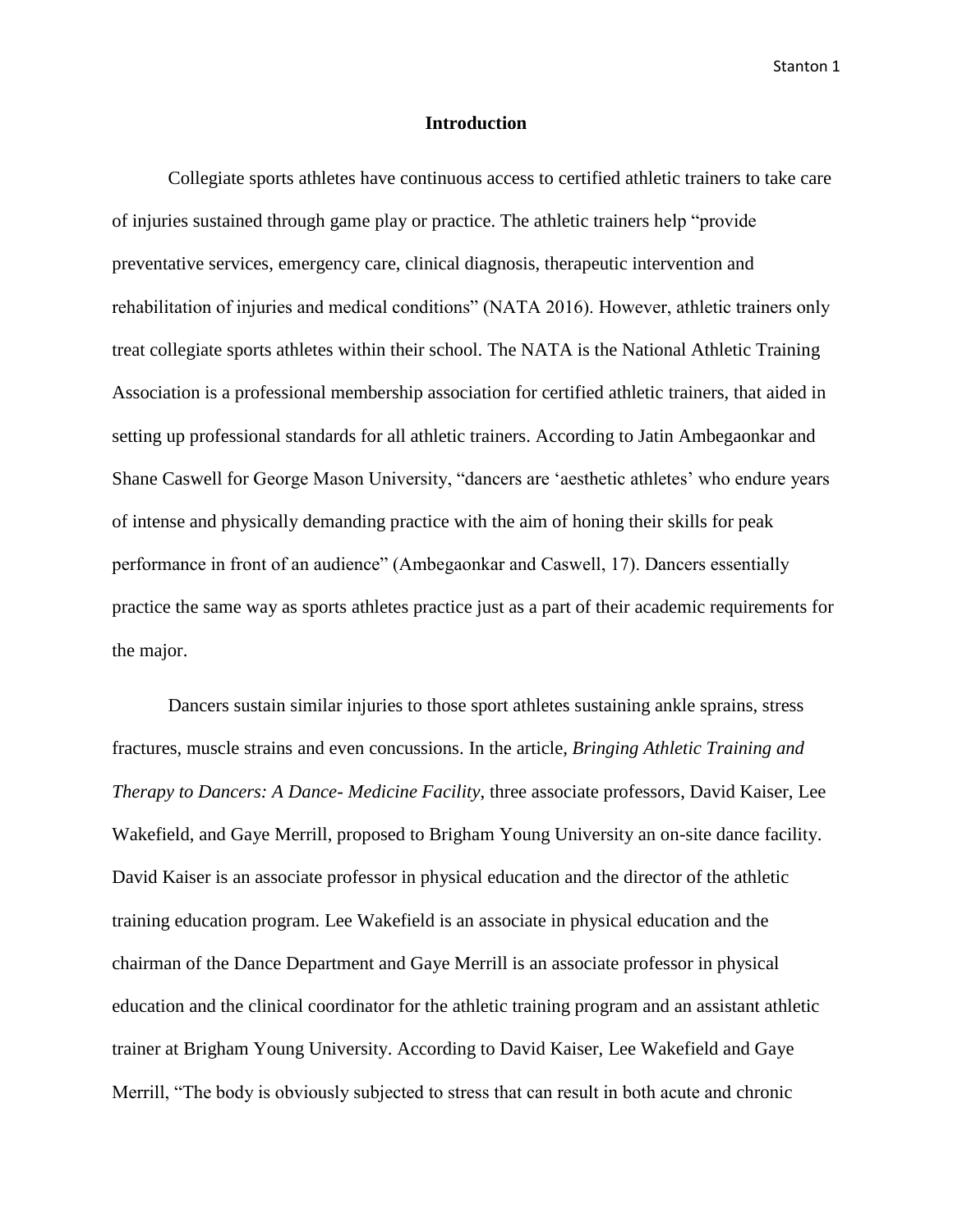injuries similar to those seen in more traditional athletic activities" (Kaiser, Wakefield and Merrill, 16). The difference is that sports athletes get treatment from athletic trainers, while dancers learn about the self-care techniques from anatomy classes, instructors and fellow dancers within their program. In the article, *Self-Reported Injury and Management in a Liberal Arts College Dance,* Sarah DiPasquale, Nicole Becker, Sarah Green and Kim Sauers stated that dancers react to their environment when it comes to self-care (DiPasquale, Becker, Green, and Sauers, 2015). Sarah DiPasquale is an assistant professor at Skidmore College, who supported and mentored three dance major students, Nicole Becker, Sarah Green, and Kim Sauers. Sarah DiPasquale has her Doctorate in Physical Therapy from Sage Graduate School and a Bachelor of Science in Health and Exercise Science from Syracuse University. DiPasquale trained at The Center for Ballet and Dance Arts in Syracuse, New York, at the Boston Conservatory, and danced with Ellen Sinopoli Dance Company. Nicole Becker received a Bachelor of Science in a Dance Science and Chemistry major from Skidmore College in 2016 and currently a Physical Medicine and Rehabilitation Research Assistant at University of Pennsylvania. Also, Sarah Green received a Bachelor of Arts in psychology and dance from Skidmore College in 2016 and currently a TEDx applicant's contractor. Lastly, Kim Sauers received a Bachelor of Arts in Dance Performance and Choreography from Skidmore College in 2016. According to Sarah DiPasquale, Nicole Becker, Sarah Green, and Kim Sauers, "dancers may ignore any previous self-care education if the environment created by instructors, choreographers, and peers is not perceived as supportive to injury management" (DiPasquale, Becker, Green, and Sauers, 229). Reinforcement from a certified athletic trainer or a health care professional can aid in reducing the amount of injuries sustained and improving education about self-care.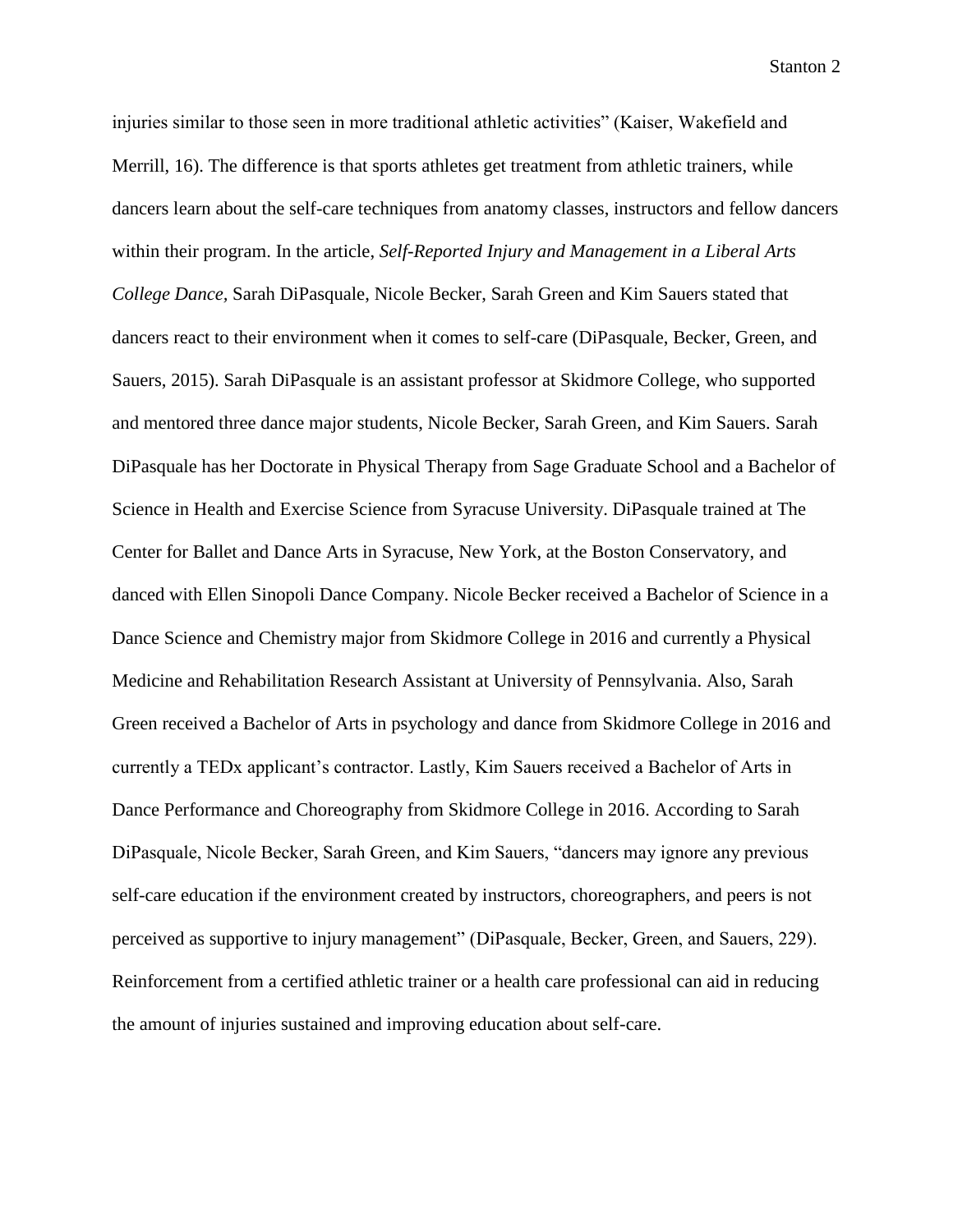Dancers do not currently have access to certified athletic trainers within colleges or universities in the United States. Only a few departments of dance across the country have created and implemented injury prevention and self-care programs that treat dancers like Dean College, Indiana University, Ohio University, North Carolina School of the Arts, George Mason University, and AMDA in Los Angeles. In the article, *Development and Implementation of an In-House Healthcare Program for University-Level Performing Artist*, Jatin P. Ambegaonkar and Shane V. Caswell made a case for an on-site health wellness program through statistics (Ambegaonkar and Caswell, 2009). Ambegaonkar and Caswell are associate professors at George Mason University and are co-directors of the Sports Medicine Assessment Research and Testing (S.M.A.R.T.) Laboratory. Ambegaonkar is a certified athletic trainer, strength and conditioning specialist, and occupation therapist, while Caswell is a professor of Athletic Training program. Both professors conduct research to prevent injuries through the S.M.A.R.T. Laboratory. Ambegaonkar and Caswell said that "In 1999, it was estimated that 121,000 professional and student dancers were active in the United States alone. Of these, 76,000 were reported to be professional dancers (38,000 full-time, 38,000 part time) and 45,000 student dancers (colleges and universities)" (Ambegaonkar and Caswell, 2009, 262). The article described a model of an in-house health service for university level performing artists. This program offered injury prevention and rehabilitation to improve function and performance of the artists and reduced the amount of injuries and improved overall health. This research demonstrates that there are a large amount of active individuals who are lacking access or treatment when injured. In addition, these active individuals have chosen a program of study that requires both physical, mental and emotional demands through their studies.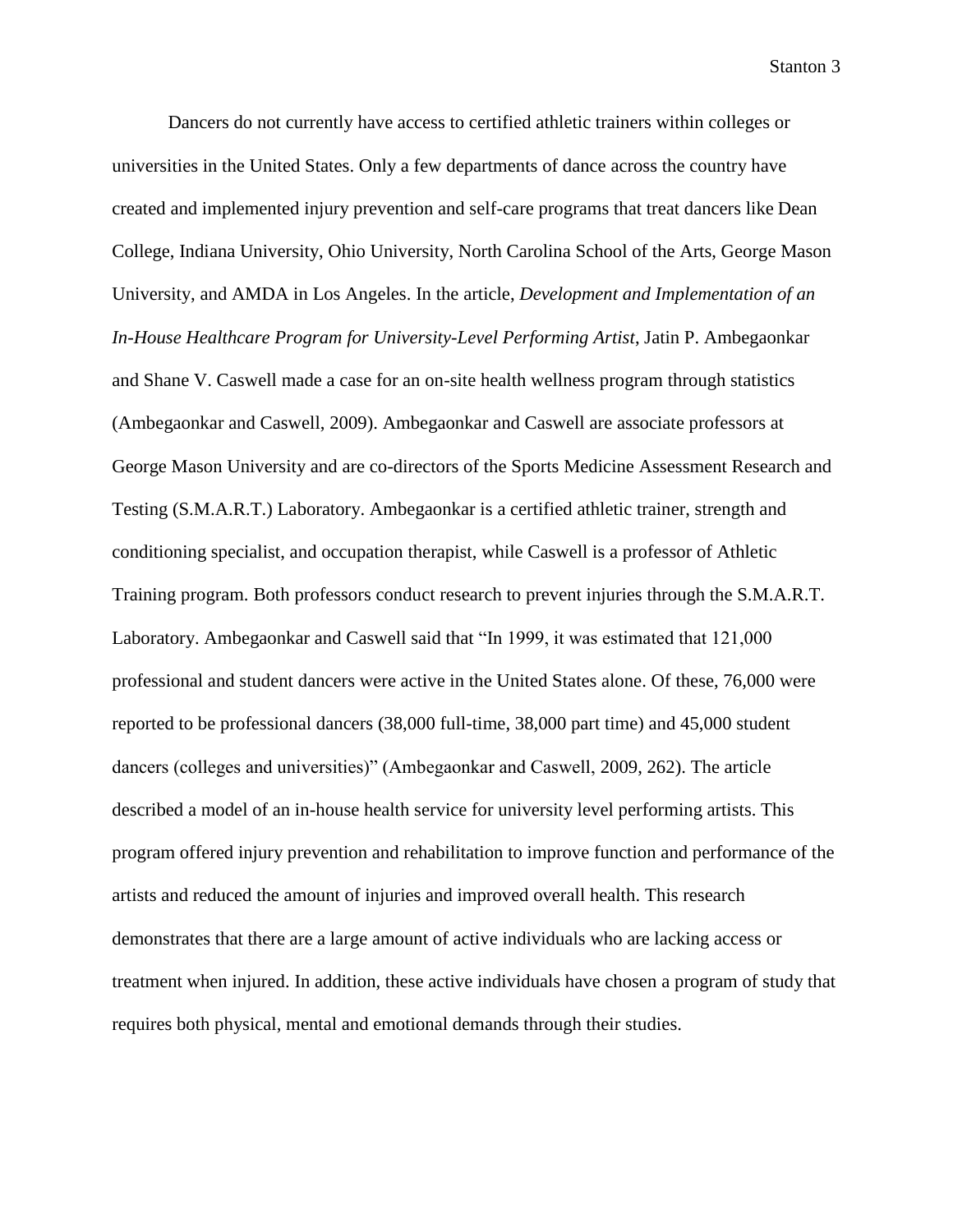However, there have been some improvements in the professional dance world as it recognizes this significant issue. Dance/USA task force was created to maintain the health, safety and well-being of dancers. This task force is a group of healthcare professionals that care for professional dancers by providing educational workshops, injury prevention, rehabilitation and supporting the overall health of the dancer. In addition, "this taskforce on Dancer Health made recommendations on injury and illness preventions strategies and established screening protocols" (Ambegaonkar and Caswell, 2011, 262). Small changes have reduced the amount of injuries sustained in the professional world, however a substantial portion of the dance population in colleges or universities sustain injuries without access to professional care. Programs need to be developed within universities and colleges that have dance programs to add intervention and prevention treatment for these dancers. These dancers will then have a skill set of awareness around their bodies to prevent injuries, manage self-care practices, and to ask for help when the dancers entering into professional world.

The primary goal of this project is to provide Bridgewater State University with a proposal for an injury prevention and self-care program for the Department of Dance. This project examined articles and books discussing on how to develop an injury prevention and selfcare program within a university setting. In addition, communication with a current professional health care provider in the dance science field aided in making this case for a dance-medicine program for the Bridgewater State University Department of Dance realistic and achievable.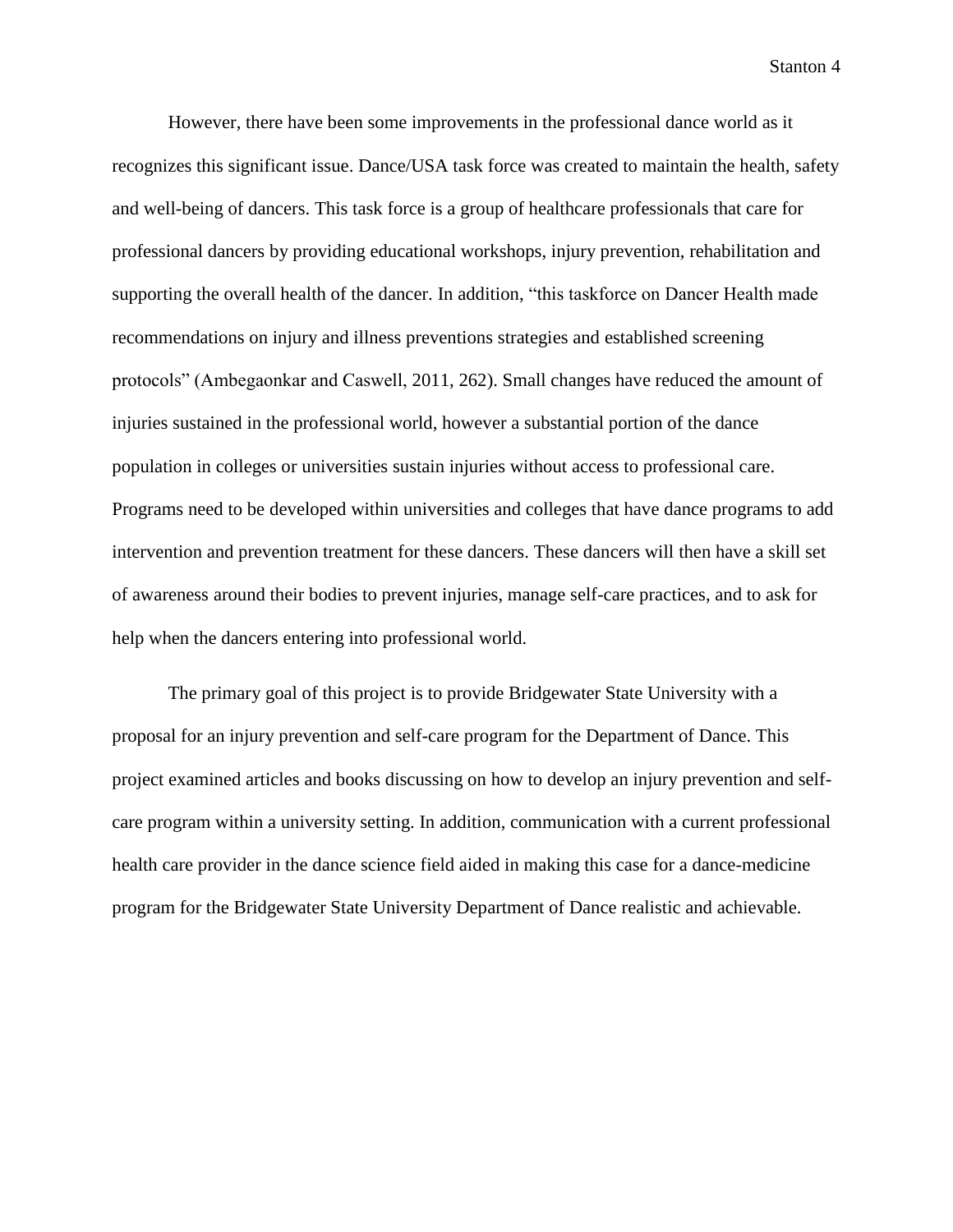#### **What do athletic trainers do? How might they aid dancers?**

Athletic trainers are used at high school, college and professional level sports games and at private physical therapy and sports medicine facilities. Athletic trainers mainly focus on injury prevention, emergency care, clinical diagnosis, therapeutic intervention and rehabilitation of injuries (Cooper, 2015). These professionals are most commonly used for student sport athletes, however there are other physically active students and professionals out there for athletic trainers to help. For example, there was a call for athletic trainers in the Olympic Games in the early twentieth century to treat injured sport athletes and prevent more serious injuries (Jenkins, 2015). However, the need for athletic trainers became more prevalent when football became a national sport in the United States of America. In the article, *Athletic Trainers: Providing Healthcare for Athletes of All Kinds*, C. Brett Lockard expands the notion of who should benefit from an athletic trainer (Lockard, 2005). Lockard is an economist in the United States Office of Occupational Statistics and Employment Projection, who studied the roles and responsibilities athletic trainers have to athletic people. Lockard states: "Athletic trainers help prevent and treat injuries for people who are physically active. Their clients include everyone from professional sport athletes to industrial workers" (Lockard, 2005, 38). Lockard states that athletic trainers have a broader responsibility than what is generally perceived. George G.A. Pujalte addresses the idea that athletic trainers treat more than sport athletes (Pujalte, 2015). Pujalte is a doctor, who is an assistant professor at the Mayo Clinic College of Medicine that specializes in sports medicine. Pujalte stated that "Athletic trainers are health-care personnel who are specifically trained to help diagnose, treat, and prevent sports injuries in various settings" (Pujalte, 2015, 1). Both experts agree that athletic trainers are meant for physically active people, not just for sport athletes.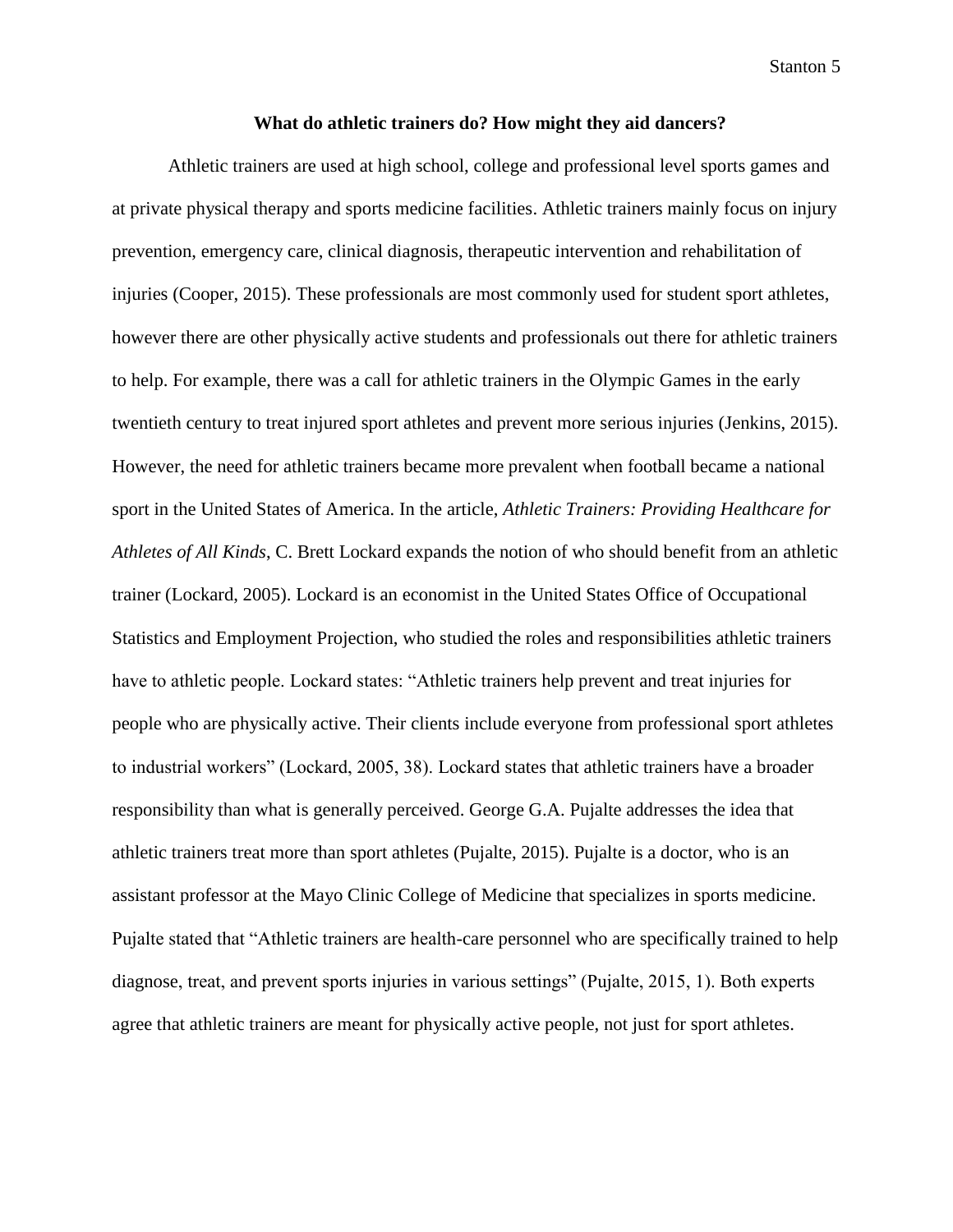Athletic trainers are first responders and health care professionals that care for those people, who are physically active.

Dancers are a type of physically active people, who devote their time to an art form to perfect technique and to perform for others. These aesthetic athletes have chosen an activity that is more than just movement. In the article, *Dance Wellness: Why, How, and the Future; A Model at Case Western Reserve* University, Karen Potter and Gary Galbraith discuss the challenges a dancer faces developing their skills at the university level and define dance (Potter and Galbraith). Potter is the Chair of the Department of Dance at Case Western, where she helped implement a dance wellness program. She also created programs at Ohio State University, Texas A & M University, Western Michigan University, Montclair State University, Muhlenberg College, Goucher College, and Northwest Vista Community College. Gary Galbraith is a professor at the dance program at Case Western and was a principal dancer in the Martha Graham Dance Company. After Galbraith's professional dance career, he focused on choreography and on dance science and medicine and his work is recognized internationally. Potter and Galbraith describe dance as: "a demanding neuromuscular, skeletal event, a temporal, spatial, kinetic interface, a kinesthetic, aesthetic syzygy anchored by the universality of human motion and propelled by creative forces" (Galbraith and Potter, 1). Dancers can sustain a variety of injuries depending on the style of the technique, amount of hours devoted to dance per week, whether the dancers are properly training the body to be strong, if the dancer is in correct alignment to avoid further injury, and the facility where the dance. Dancers can sustain both chronic and acute injuries.

The article, *Athletic Training and Therapy to Dancers: A Dance- Medicine Faculty*, David A. Kaiser addresses injuries that occur in the lower and upper extremities. Dancers can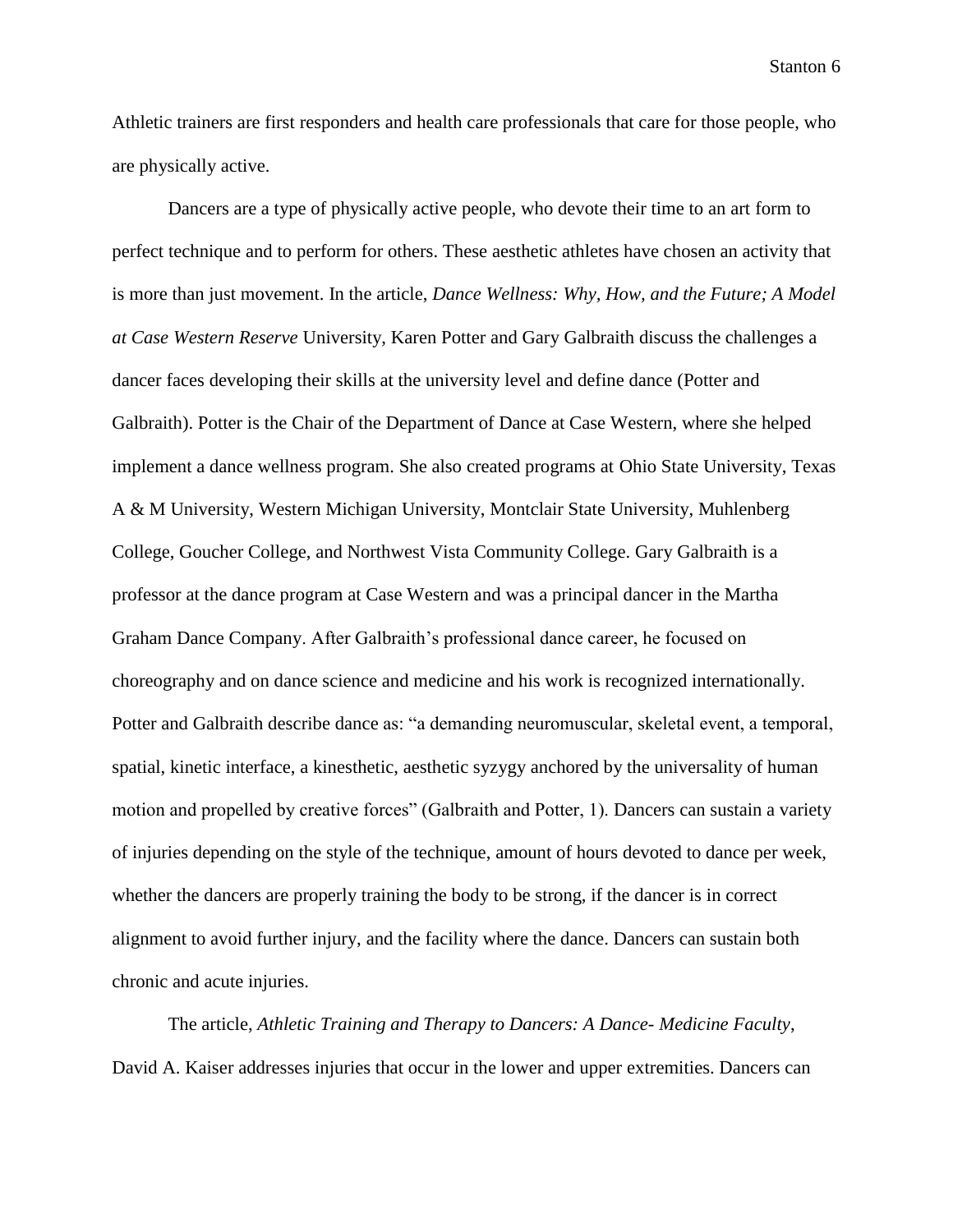sustain sprains, strains, fractured toes, feet and ankle, meniscal tears in the knee, ankle sprains, lower back strains, shin splints, achilles tendonitis, groin strains, hamstring strains, arch strains, plantar fasciitis, patellofemoral syndrome, piriformis syndrome and sprained toes that occur in the lower extremities (Kaiser, 2002, 16). Dancers can also sustain wrist sprains, rotator cuff strains, shoulder impingement, rib fractures, trapezius strains and strained rhomboids in the upper extremities (Kaiser, 2002, 16). This is only a small list of injuries that dancers can sustain through their practice. Dance is a physically and emotionally demanding art form that requires years of focus and dedication to maintain a healthy body and mind.

#### *Types of Injuries Dancers' Sustain*

A strain is a type of injury that is caused by overuse of a muscle that causes the muscle fibers to stretch beyond their limits and potentially tear. On the other hand, a sprain is a type of injury that affects the ligaments that connect bones to joints, where the ligaments are over stretched or torn due to an acute injury. An acute injury is a type of injury that occurs quickly due to a traumatic event, while a chronic injury develops over time within the body. Chronic injuries are commonly referred to as over-use injuries and can lead to an acute injury to occur. Kaiser stated that "…in dance, the body is obviously subjected to stress that can result in both acute and chronic injuries similar to those seen in more traditional athletic activities" (Kaiser, 2002, 16). Dancers do not know when to stop and listen to their bodies due to the demands of their activity. This activity requires performance, even with an acute injury. In addition, dancers do not like to take time to rest because they might fall behind in improving their technique, which would negatively impact their career. However, a serious injury can be a career ending injury to that dancer. "Good" pain usually referred as muscle soreness or tightness from previous technique classes that usually gets better over a day or two. "Bad" pain usually refers to a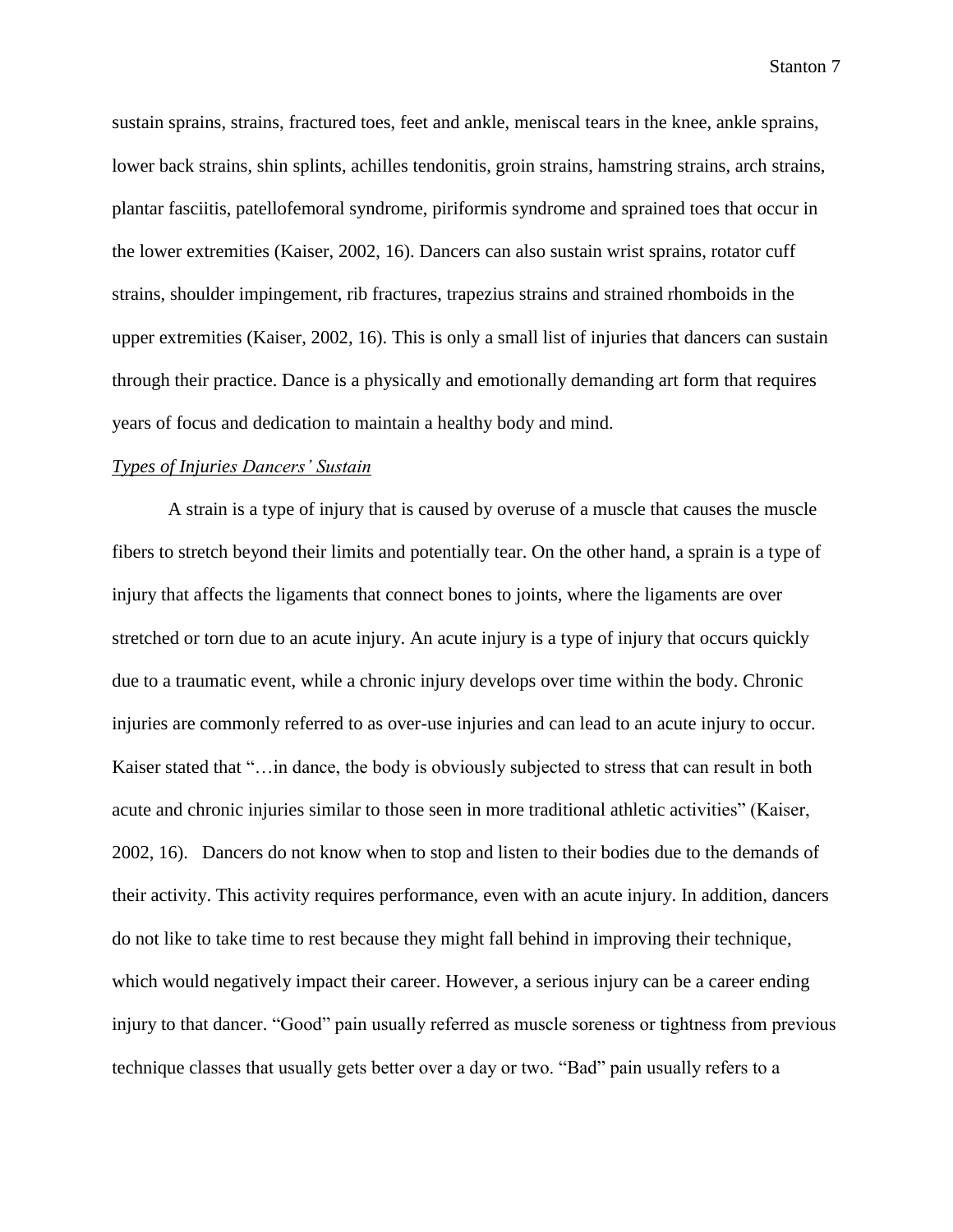warning sign to an injury and can hinder how you perform. This pain lasts longer and can get worse if not treated in time. Dancers need to learn how to listen to their bodies and know when the pain is "good" pain or "bad" pain.

Dancers practice and perform, just as sport athletes practice and play competitive games throughout the year. Dancers' practices can be anywhere from two to six hours long on a daily basis, which is comparable to athletic practices. Both have week-long practices in preparation for a big event or competition. Sport athletes tend to have practice every day in preparation for a big game like a championship. Dancers have practice every day, called tech week, in preparation for a performance or for a dance competition. Dancers must be powerful, precise and artistic with every movement they execute through performance. Without access to proper resources, dancers are often left with few choices.

Historically, dancers who were injured had few medical professionals conversant in the specifics of their art form. Often, injured dancers lacked basic health information for selfcare or the financial means to obtain high quality medical care (Potter and Galbraith, 1).

On the other hand, sports athletes have an athletic trainer present and accessible during every practice, game or tournament even when the teams travel. In the article, *Certified Athletic Trainers as Certified Teachers: A Model for Making it Happen,* Nita Unruh discusses the importance of handling an emergency situation correctly (Unruh, Unruh, and Scantling, 2008). Unruh is the Chair and Professor of Kinesiology and Sport Sciences at University of Nebraska Kearney, who is sports marketing and management and administration of sport. Scott Unruh is also a professor of Kinesiology and Sports Sciences at University of Nebraska Kearny, where his focus is on athletic training education and assessment of student learning and program effectiveness. Lastly, Ed Scantling is the Associate Vice Chancellor for Academic Services and Enrollment Management, Dean of Education and a Professor of Kinesiology and Sports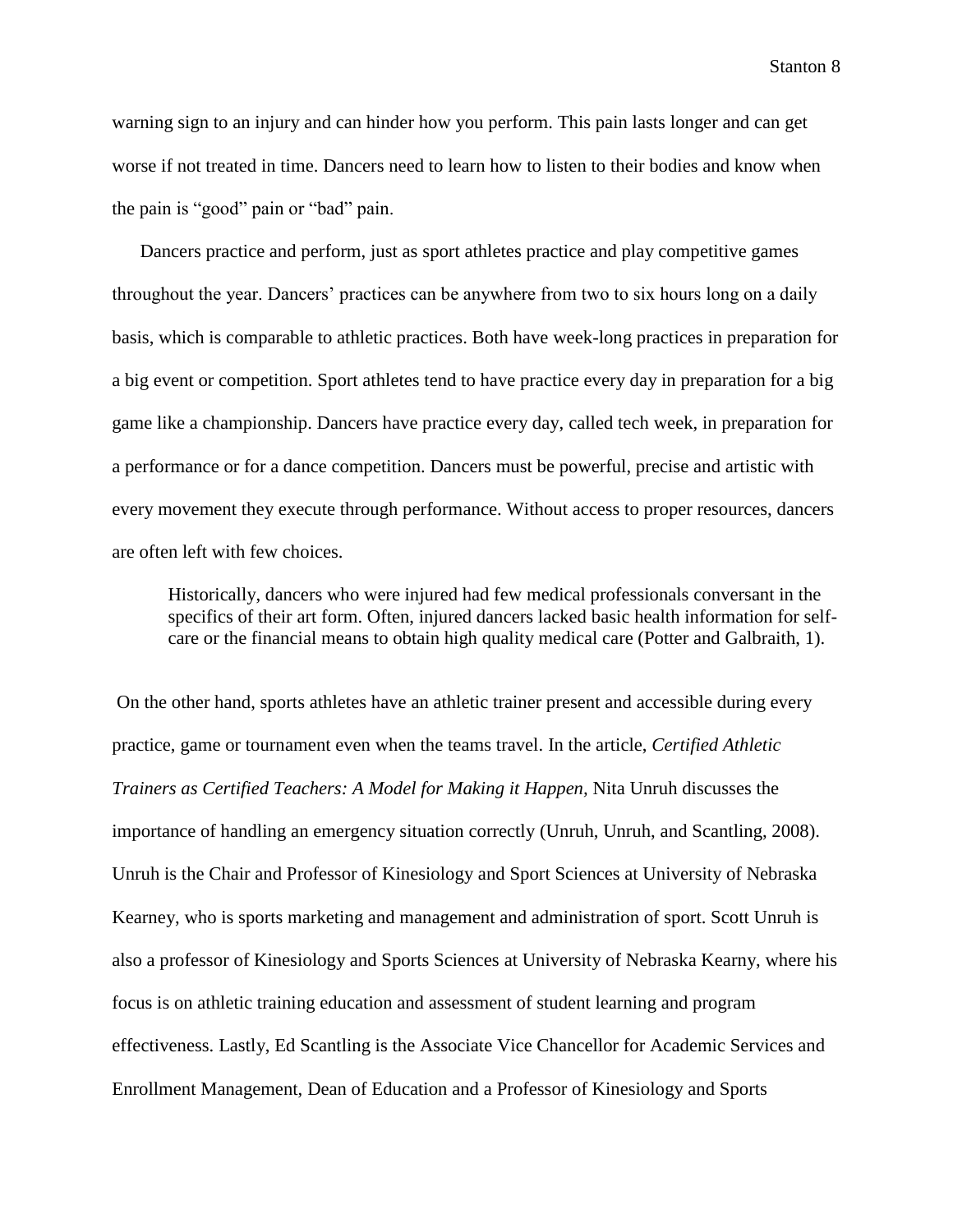Sciences, who is interested in sport pedagogy and fitness education. Nita Unruh, Scoot Unruh and Ed Scantlin stated that "having a trained professional at practices and games ensures some measure of awareness of how to handle these emergency situations and may reduce some of the incidence of collateral damage due to the improper handling of an emergency scenario" (Unruh, Unruh, Scantling, 2008, 33). Many college and university dancers only have the knowledge gained from past injuries, other dancers, professors, or classes that were taken that relate to injury prevention and self-care. Many dancers without programs have to either seek help on their own, try to care for the injury by themselves, or completely ignore the injury and push through the rehearsal or performance. According to the article, *Pushing Through Pain*, Debbie Malina interviewed Anna Turgoose and Sarah McGrail on why dancers push through the pain and if there are consequences to dancers' actions. Anna Turgoose, who is a physiotherapist with experience with dancers, and Sarah McGrail, who is also a physiotherapist interested in the area of sports medicine especially dancers. One question asked and answered was:

Debbie Malina: Do dancers have a higher pain threshold than most people? Anna Turgoose: Dancers are incredibly focused and determined individuals, accustomed to pushing physical boundaries that are sometimes painful but not actually injurious… Sarah McGrail: Dancers are elite athletes and tend to disregard a certain amount of pain… (Malina, 2016, 106)

Since dancers are dedicated to the art form, the dancers push through pain and that can lead to either a chronic or over use injury in the dancer. In addition, Debbie Malina asked if there are any consequences for dancers for pushing through their pain, and both physiotherapists, Anna Turgoose and Sarah McGrail, agreed that the dancer would have a longer recovery time and could cause irreversible damage to their bodies. In the article, *Preventing Injuries To Dancers, Part 2: Keeping Dancers On Their Feet*, Kimberly S. Peer and Karlene Dubois address the issue of overtraining and the time commitment dancers make for their art form(Peer and Dubois,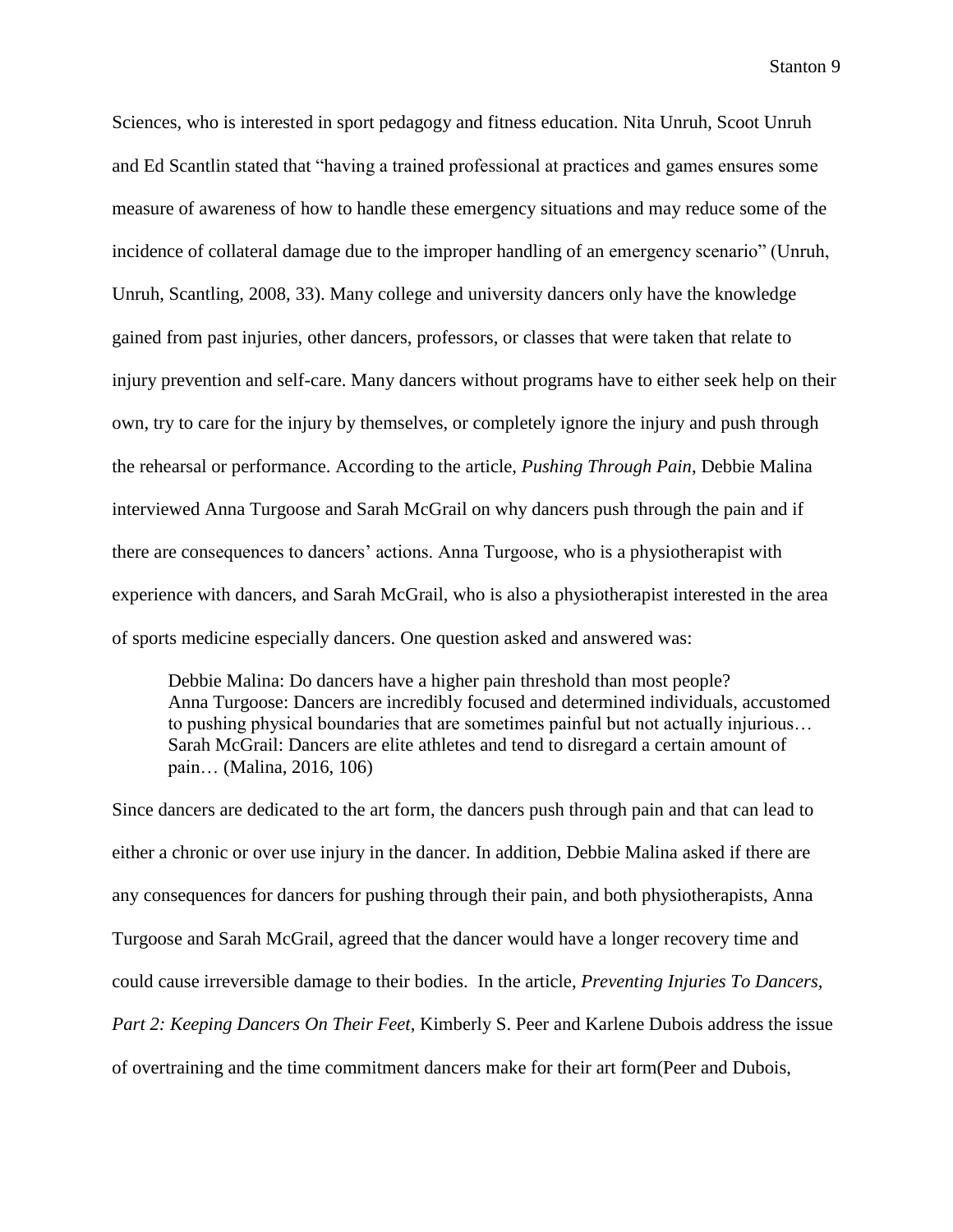2005). Kimberly S. Peer is the coordinator of the Athletic Training Education Program at Kent State University, who specializes in health care ethics, athletic training, and medical technology. Karlene Dubois is a certified athletic trainer, who completed her doctorate of physical therapy at Slippery Rock University. Peer and Dubois stated "overtraining and performance schedules are additional extrinsic factors related to dance injuries. Because of the limited number of performers, dancers typically are not provided adequate rest time between rehearsals and performances" (Peer and Dubois, 2005, 47). Insufficient rest leads to a chronic injuries that could over time cause an even bigger more acute injuries.

### **Why is there a Need for Self-care and Injury Prevention Programs for Dancers?**

Over the years, there has been an increasing call for dancers to have access to medical healthcare professionals like athletic trainers and physical therapists just like the sports athletes. This pressure for a fundamental change in the way universities think about their dance majors is due to the increase in research in dance science. In the article, *Development and Implementation of an In-House Healthcare Program for University-Level Performing Artists*, Christine Guptill makes the case for these performers (Guptil, Ambegaonkar, Caswell, 2014). Christine Guptill is an Assistant Professor in Rehabilitation Medicine and Occupational Therapy at University of Alberta and focuses on health and occupational performance of musicians. Dancers are now considered "aesthetic athletes" and "have been suggested to be 'super-athletes' who not only must to be at the 'top of their game' but also must perform according to rigorous aesthetic demands while doing it" (Guptil, Ambegaonkar, Caswell, 2014, 262). Dancers deserve the same resources as sport athletes because of the similar physical demand on their bodies due to the year round nature of the art form. If dancers had access to an on-site dance medicine facility there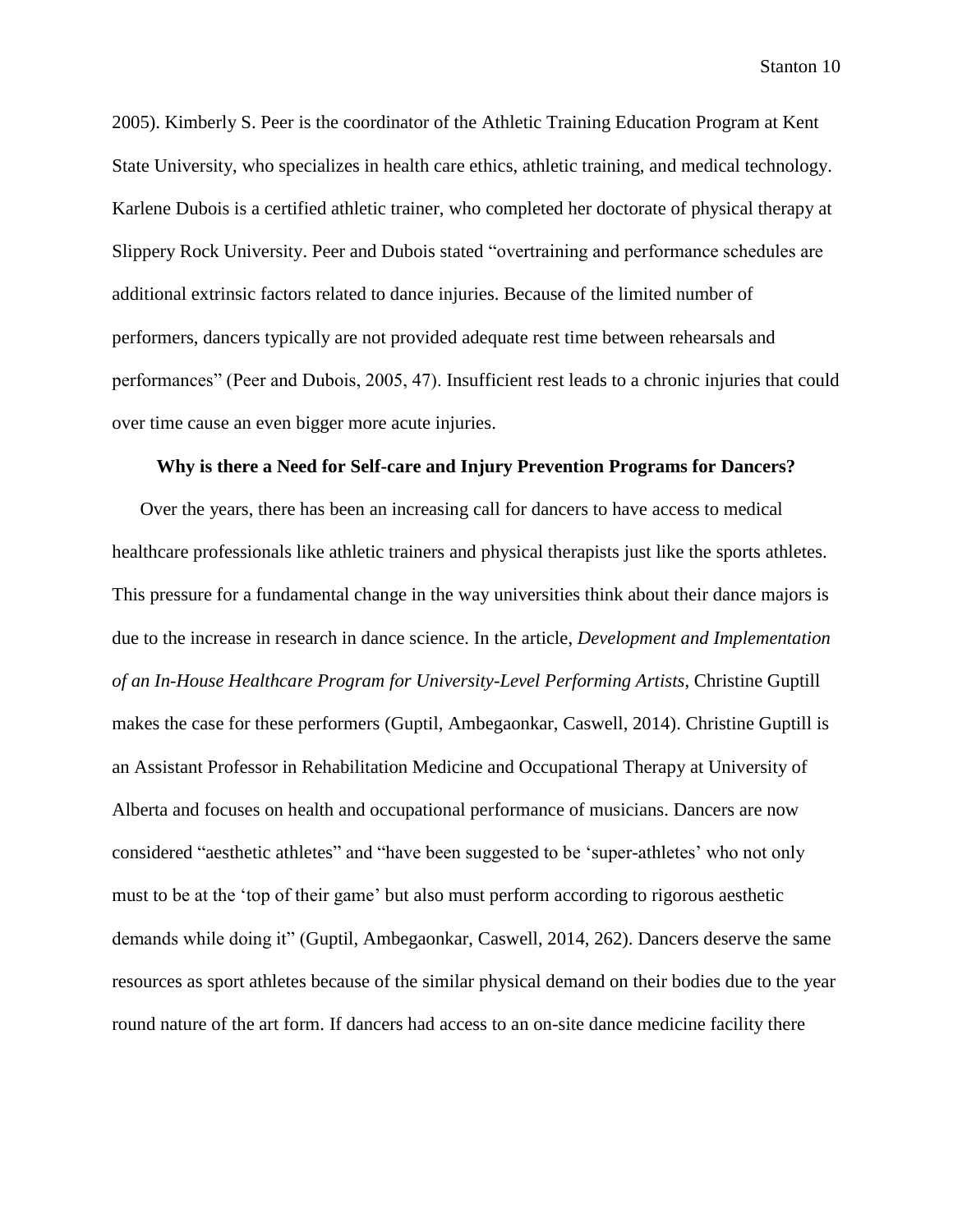would be a decreased liability to the university, an increase in injury prevention, and dancers would be educated about self-care that would help them to maintain optimal health.

Sport athletes are ensured on-site health care for any injury that may occur during a practice or game. However, this kind of system is not in place for dancers at a university level due to the lack of understanding of what dancers do during technique classes or performances. In the article, *Dance Program Administrators' Perceptions of Athletic Training Services*, Ambegaonkar states "the number of dance students at college and universities is estimated to be between 9,000 and 45,000" (Ambegaonkar and Caswell, 2009, 17). Although the range is big, there are still many students that do not receive access or treatment for their injuries. This is a high number of aesthetic athletes in university settings that are not receiving proper health care from their university and most likely pushing through the pain of the injury to keep up with the choreography or class.

However, many schools do not have access to a "Performing Arts Medicine Program" like George Mason University. These professionals in programs need to speak up and bring awareness to the increasing injuries with lack of medical care that occur within the department. Scott A.G. M. Crawford addresses the need for both professors and administrators to provide funding for a healthcare professional for dancers. Crawford is a retired professor of kinesiology and sports studies from Eastern Illinois University. Scott A. G. M. Crawford said that "administrators have no choice but to embrace an ethos of professional care for dancers. Funding priorities need to be refocused so that 'dancer protection will become the norm, not the exception that it is today" (Crawford, 2006, 12).

In the meantime, dancers usually ask advice from a trusted professor within the program. Professors then provide information based on their knowledge about the body and how to care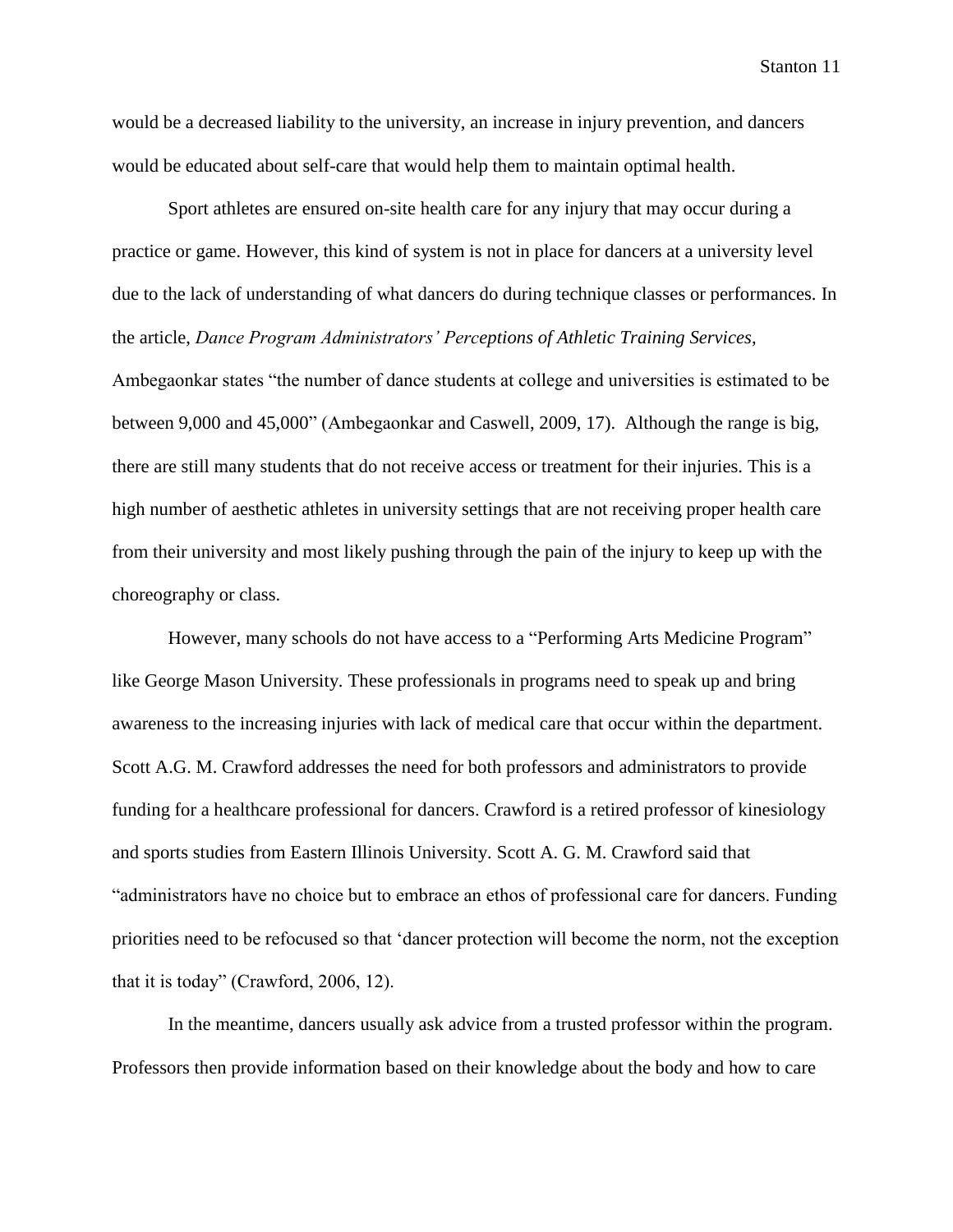for it when injured. Also, many professors pull from previous experiences to provide advice to the dancer because the professors have found a method of self-care that works best for their body and their injury. This can be problematic due to the specific needs of each individual dancer. Each body has a different need and responds differently to certain rehabilitation exercises or practices. Each assessment and treatment is unique to that dancer's body. Another source dancer turn to their peers to seek advice. Within a program, dancers become very close and know each other very well on an emotional and physical level. Fellow dancers utilize prior experience to give advice on how to care for the body based on the injury. This can be problematic because of the varying levels of understanding about the musculoskeletal system and self-care dancers might have about their bodies. A dancer might be doing a technique wrong or treating the wrong part of the body, so taking advice from others could cause longer recovery time or make the injury worse. These sources of information are not the most reliable advice, because dancers have different bodies with differing degrees of the injury. Also, being injured does not make a dance student an expert or able to diagnose someone else. The best source a dancer could go to for an evaluation, without having access to athletic treatment on campus, is a doctor. Preferably, the dancer should make an appointment with their regular doctor or a doctor that specializes in dance. However, dancers face difficulty seeing their own doctor or a specialty doctor because the dancer must set up an appointment, then make time to travel either to the specialist doctor or travel home to their town. Some dancers live very far from their home, so the dancers would need to miss class or work to see the doctor. Lastly, since dancers are a unique kind of athlete, doctors do not always know how to treat dancers because the doctors want the dancers to rest, which is nearly impossible in this field of study. Having a doctor that specializes in dance and understands the physical and emotional demands is ideal. However, it may be hard to get an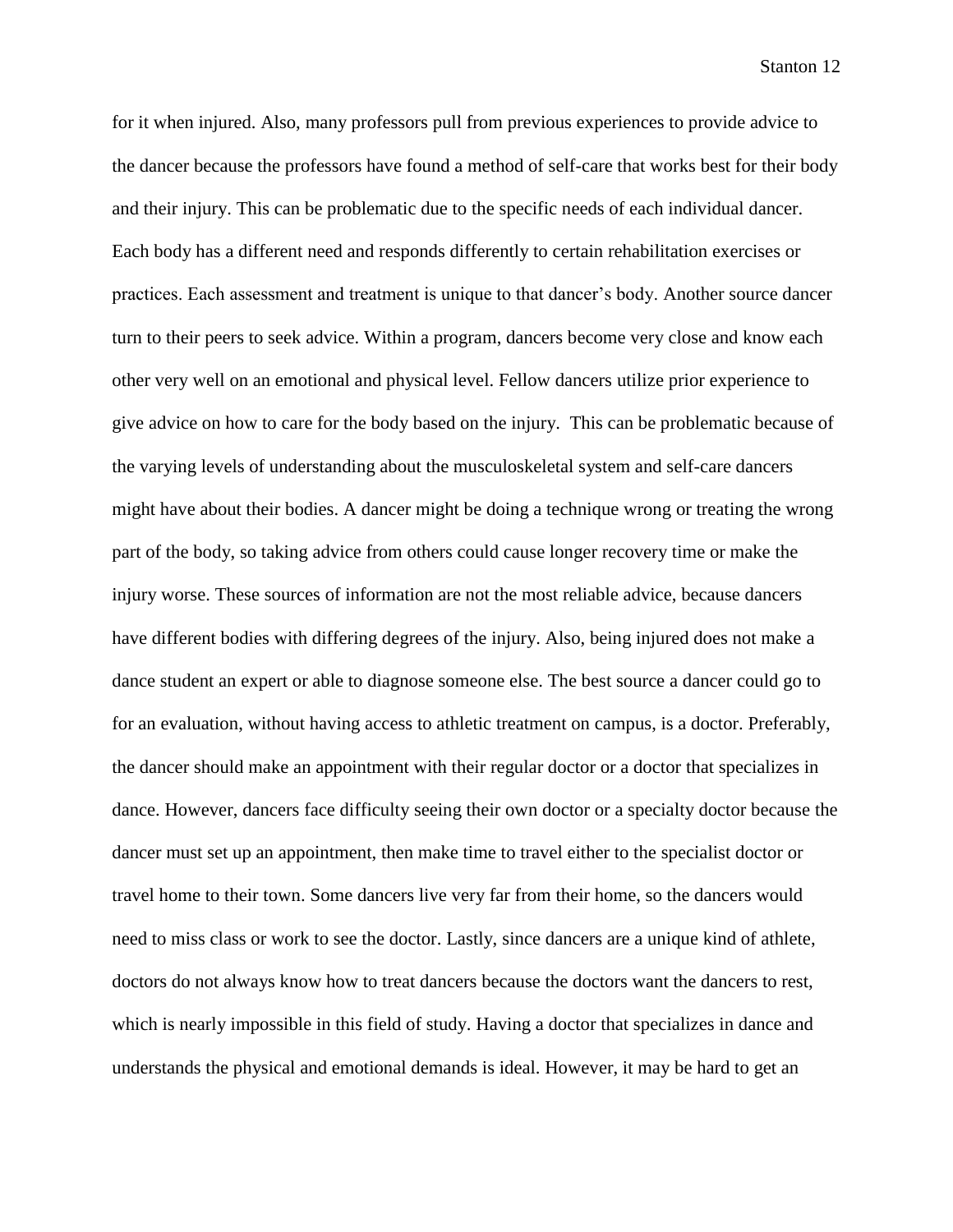appointment or even afford this specialist. Dancers rely on their own sources of advice to treat the injuries and cope with the pain that comes with that particular injury, without missing a class or performance. As a result, injuries could become worse, take a longer recovery time, and never fully heal causing future problems for the dancer.

As a result of dancers relying on their own sources of advice to treat injuries, many dancers become injured and sustain those injuries longer. In the study, *Self-Reported Injury and Management in a Liberal Arts College Dance Department,* the researchers tracked injuries that occurred over one semester. The study tracked 168 students registered in the technique classes, which includes dance majors, dance minors, and non-dancers who attend the university. If an injury occurred, the student would fill out an injury questionnaire immediately following the injury. The results of this study showed there were 46 injuries out of 168 students over the course of one semester (DiPasquale, Becker, Green, and Sauers, 2015). The questionnaire also addressed whether or not the student would seek help from an on campus athletic trainer or physical therapist or seek medical help off campus. The study showed that "89.1% of participants indicated that they would use a direct-access, on-campus physical therapist or athletic trainer if available, though 45.7% of injured participants indicated that they would seek treatment off campus" (DiPasquale, 2015, 224). This study shows that there is an interest and demand for an on-campus athletic trainer or physical therapist to be present for that dance program. The athletic trainer or physical therapist would treat dance majors and minors and nondancers who took the technique class. The next step the study would take is implementing an onsite dance medicine facility to care for the 168 students that attend the technique classes, like that at George Mason University.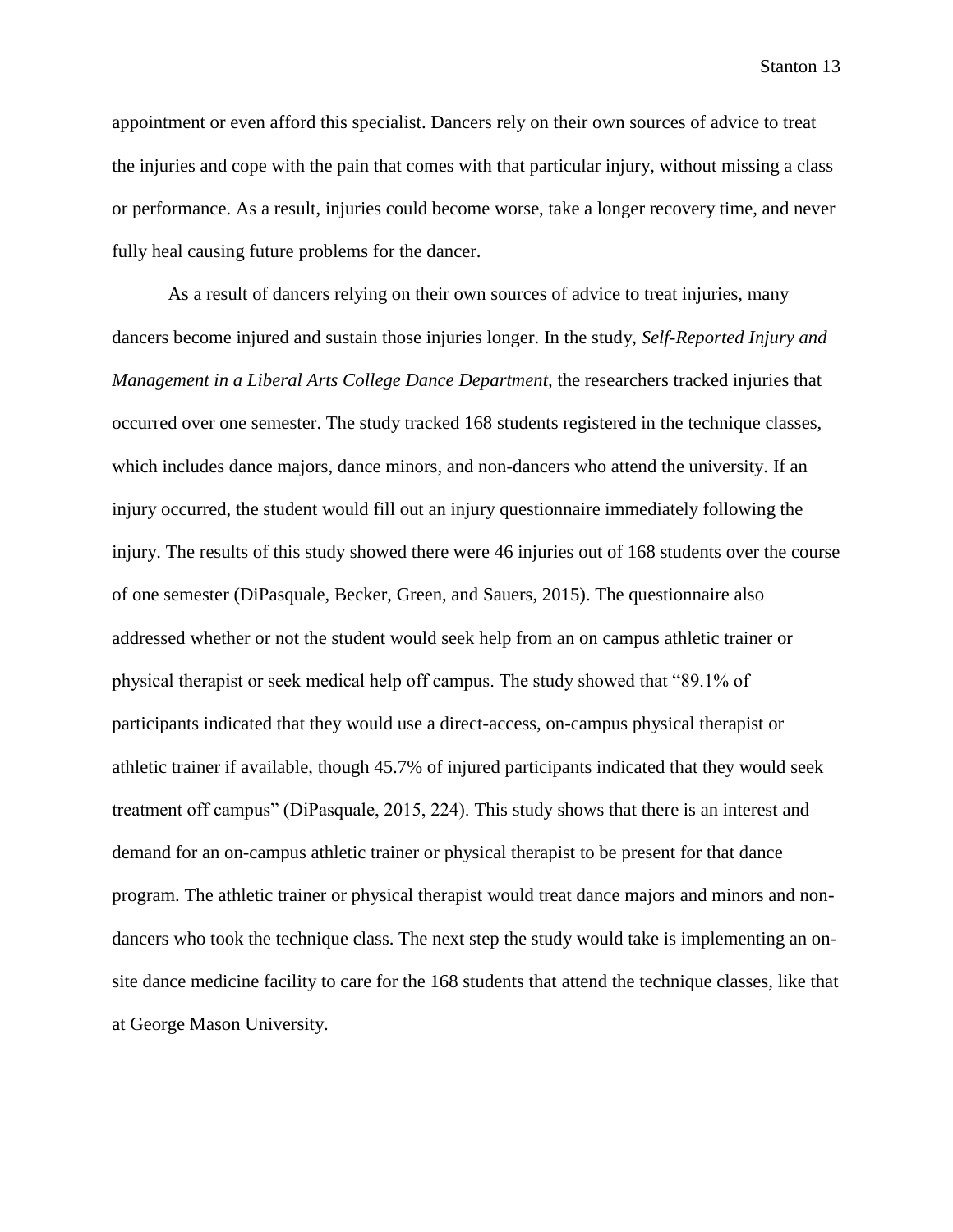In the article, *Development and Implementation of an In-House Healthcare Program for University-Level Performing Artists*, George Mason University proposed to implement an on-site dance medicine program called the Performing Arts Medicine or PAM. George Mason University has about 80 dedicated dance majors and 1000 students that take dance classes or are considered dance minors (Guptill, Ambegaonkar, and Caswell, 2011). This university selected a room located near the dance studios to be used for prevention, rehabilitation, and education for the students within the program. In addition, the PAM program collected data that indicated significant use.

> The statistics from year one of the program demonstrated that the program was highly utilized by the performing arts students. Specifically, nearly 100 different injuries and 300 clinician healthcare sessions were provided to the dancers in the first year of the program alone (Guptill et al, 2011, 265).

This program will continue to provide care and support to the dedicated students within the department of dance at George Mason University. In the study, *Injuries in a Modern Dance Company Effect of Comprehensive Management on Injury Incidence and Cost*, Sheyi Ojofeitimi and Shaw Bronner address the results of having comprehensive injury management with a professional company (Ojofeitimi and Bronner, 2011). Sheyi Ojofeitimi is a research associate at the Analysis of Dance and Movement (ADAM) Center, in Long Island University, Brooklyn, New York and Shaw Bronner is an associate professor of Research and Director of ADAM Center. Ojofeitimi and Bronner state: "It was found that comprehensive management resulted in 34% decline in total injury incidence, 66% decrease in Workers Compensation claims, and 56% decrease in lost days" (Ojofeitimi and Bronner, 2011, 116). This study shows that in a professional setting, having injury management professional care for these dancers can improve overall health costs for the company. In addition, if implemented at a university level, this can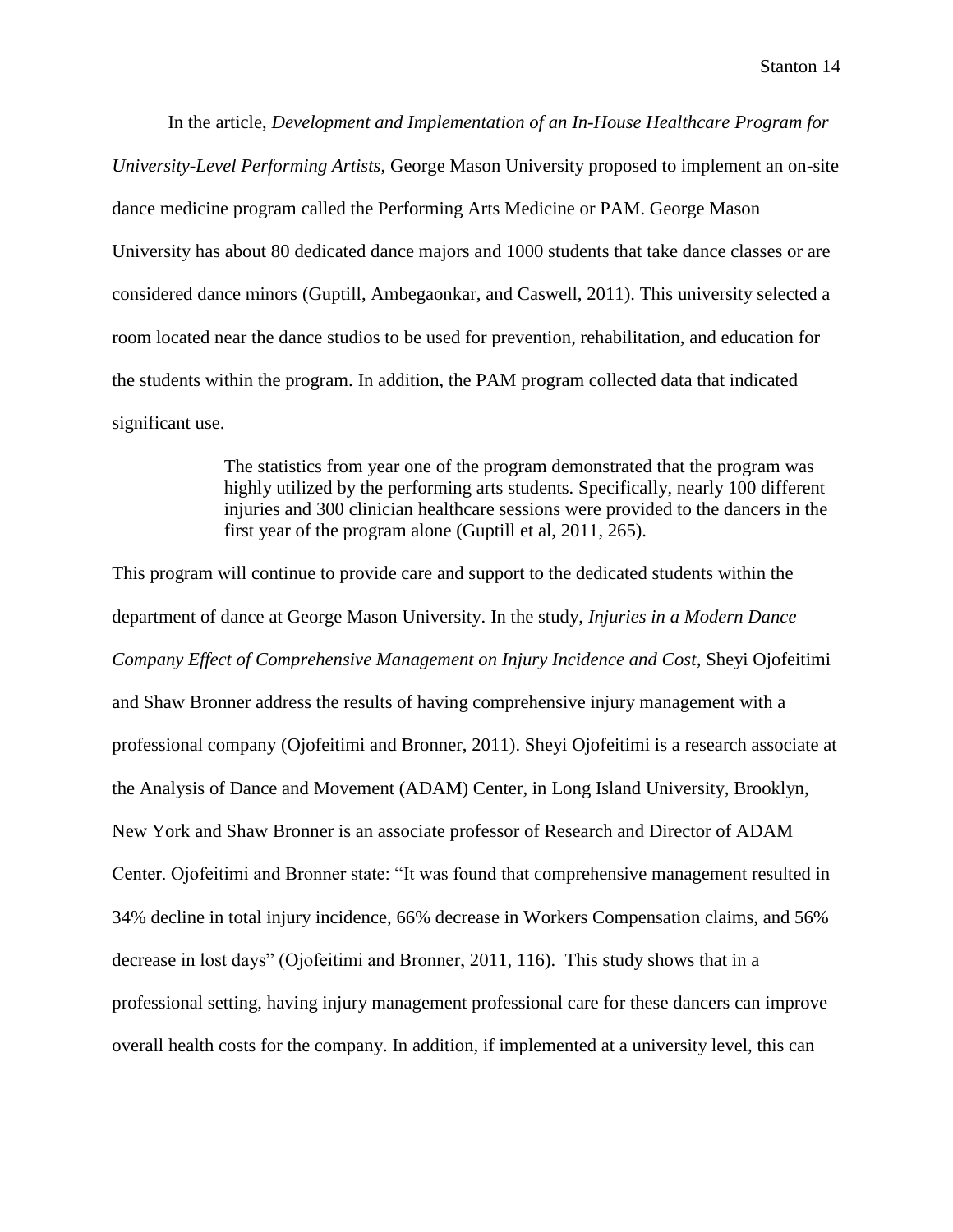decrease liability for Bridgewater State University because it not only provides prevention and rehabilitation for the students, but also provides educational programs.

Through all the evidence collected, many colleges and universities have managed to create a case to implement an injury prevention and self-care program. Some universities and colleges include Boston University, Dean College and Western Reserve University. Each school has set up a program that meets the needs of their dancers and utilizes the resources they have. Each program has created a different case and utilized different aspects of their school to create an on-site dance medicine facility for the university or college dancers.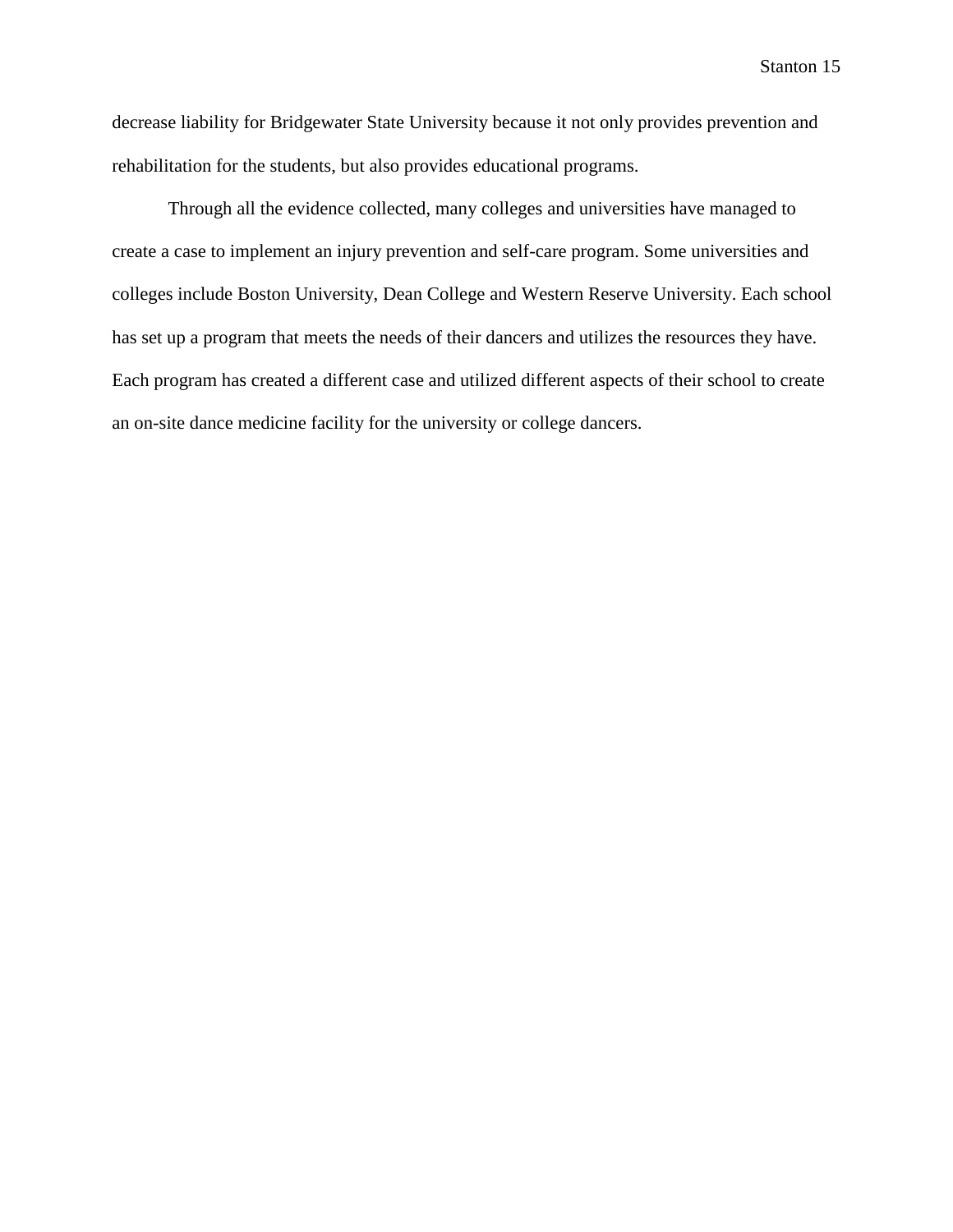# **Is there a need for an injury prevention and self-care program at Bridgewater State University?**

There is a need for attention to be brought to the dancers of Bridgewater State University based on the survey results from the research project *Self-Care and Injury Prevention for Bridgewater State Dance Majors and Minors* that I completed as part of an ATP Summer Grant in 2016. This project developed a survey that was a blind study to gather information about the Bridgewater State University dance majors and minors knowledge about injuries and self-care. The survey covered concepts of injuries sustained, types of self-care provided, and if the dancer accessed a medical professional. At Bridgewater State University, the dance program has about fifty to sixty dance majors and minors within the department of dance, not including students who take dance classes for an fine arts credit or recreationally. The survey was only sent out to the dance majors and minors of the program. As a result, about 47% of the dance majors and minors responded and participated in this survey for research anonymously.

The results of the survey showed that the dancers at Bridgewater State University were getting injured and sustaining those injuries. First, 94.44% of the dance majors and minors responded to sustaining an injury while dancing at Bridgewater State University. Next, 70% of the dance majors and minors did not take the time to rest from dance to allow the injury to heal, which resulted in 70.37% dancers saying that the injury never healed and 80% of the dancers saying that the injury returned. Lastly, 83.33% of the dancers responded that they would seek help from an athletic trainer if it was available to the dancers at Bridgewater State University, Department of Dance. This research showed that there is a need for the Bridgewater State University dance majors and minors to have access to an athletic trainer specialized in dance.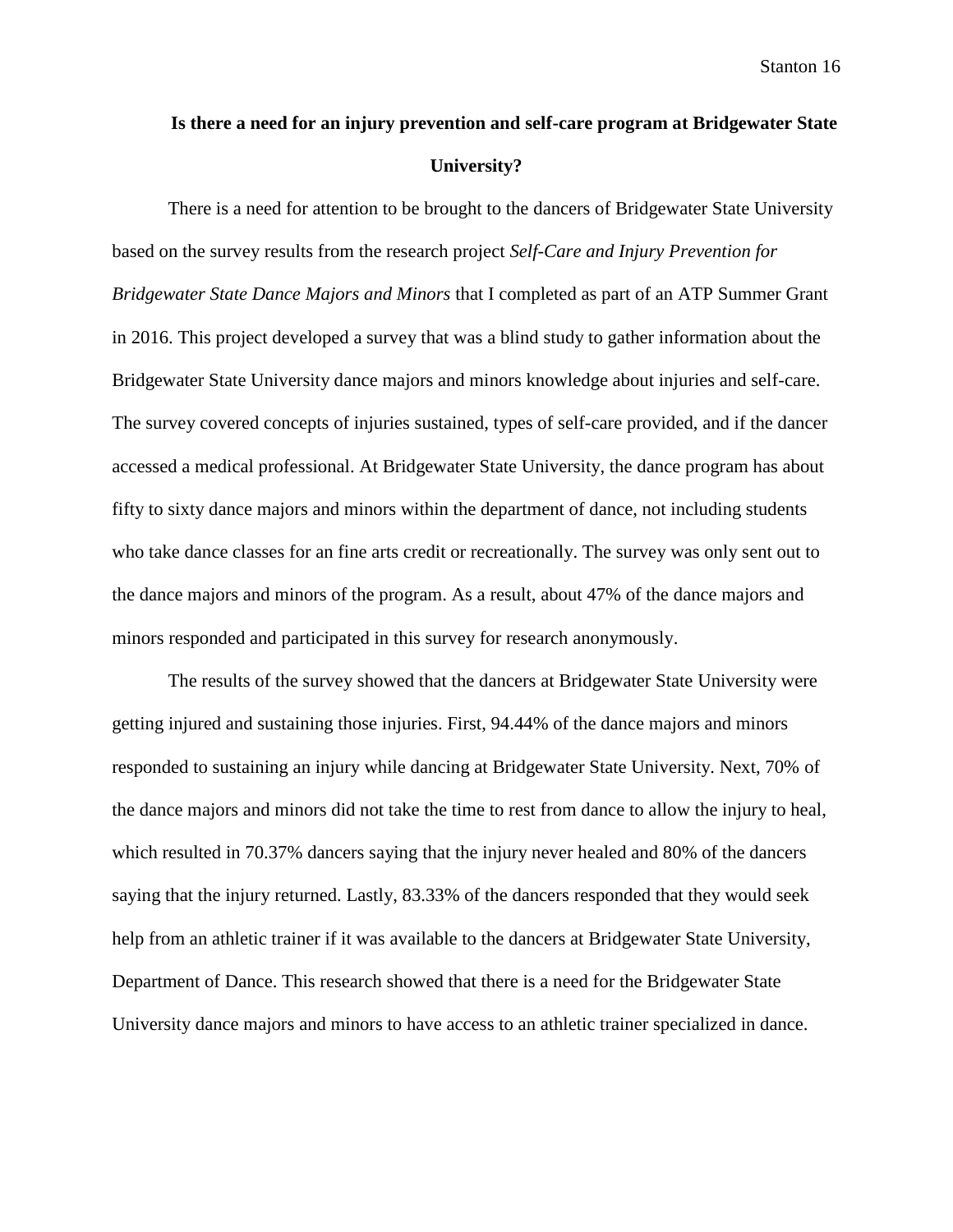#### **What programs exist in university settings?**

To discover the best fit program for Bridgewater State University's Department of dance, I interview two schools, examined an article and communicated with a healthcare professional. My first interview was with Micki Taylor-Pinney at Boston University. We had a half hour phone interview, where I asked her about ten questions that investigated the program that is set up for the dancers at Boston University. My second interview was with Amanda Donahue, who is the athletic trainer at Dean College. I contacted her with a phone call and we decided on doing an email interview. I sent her the ten interview questions to her email and she responded with the questions filled out. Next, I examined an article from Western Reserve University, where they explained the program they implemented at the school. The article contained things from the goals of the program to how the program was obtained. Finally, I conducted another email interview with Jenna Calo from Body Dynamics Inc. Jenna Calo received the questions through emailed and she sent them back with answers. Jenna Calo gave me information on how to start and create a program for Bridgewater State University. Each person was chosen because they had very different programs and approaches for provided injury prevention and self-care to their dancers. Having the variety, helped shape my view on the program that would be best at Bridgewater State University.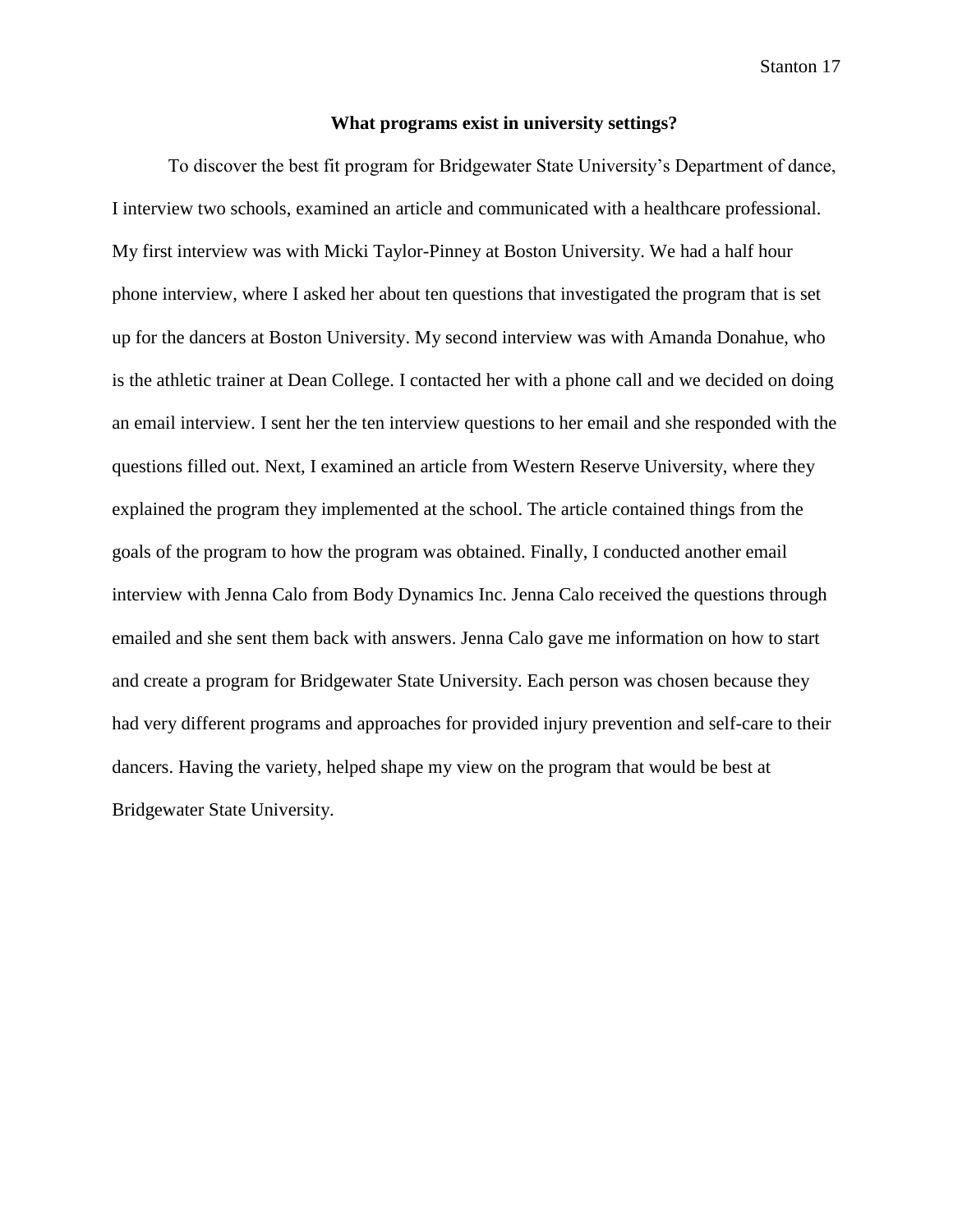#### Boston University

The first program that was investigated was at Boston University. Boston University offers a dance minor and a student dance company that is classified as a club sport under the university. The dance minor program is run by Micki Taylor-Pinney, who has her bachelor of science from University of Massachusetts, Amherst and a master of fine arts from University of North Carolina, Greensboro. Micki Taylor-Pinney directs the dance minor program and advises the student dance company.

At Boston University, the dance minor program is classified under the physical education program. The student dance company is considered an adjunct club sport under athletics. This allows the student dance company to have access to an athletic trainer. However, the 65 students involved with this company have to pay a thirty dollar fee to use these resource. The dancers at Boston University achieved access to the athletic trainers because it "came about as a desire of not to risk management at BU to minimize the number of injuries and reduce the dancers to go back to their activities without sufficient knowledge" (Pinney-Taylor, 2017). This desire to reduce risk management allowed the student company to become an adjunct club sport. The dancers have access to the athletic training room and athletic trainers. In addition, dancers can go to the health center and receive treatment. Also, the dancers can get references to local physical therapists and specialists for dancers. Since dance straddles both sports and arts, the students need access to medical professionals to take care of their bodies and the injuries they sustain throughout the year.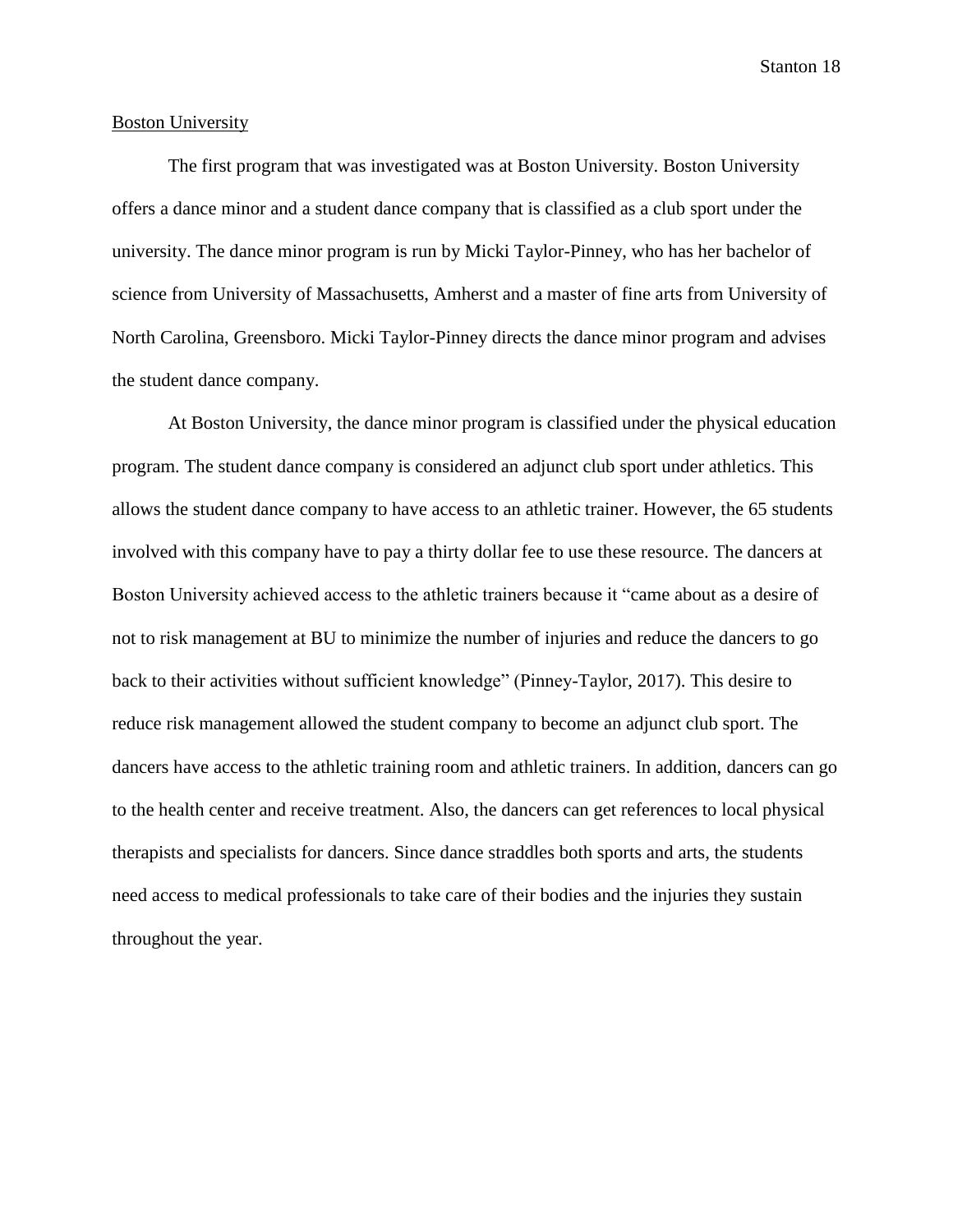#### Dean College

The second program that was investigated was the private college in Franklin, Massachusetts, Dean College. Dean College has a unique set-up for the dance program, where the college offers a full time athletic trainer that specializes in dance. The dance program is centered within the Palladino School of Dance where a Bachelor of Arts in dance is offered. The Bachelor of Arts is either dance, dance studies specialization, performance and choreography specialization, a studio management and teaching. In addition, Dean College offers a two year dance program to obtain an associate's degree in dance. Amanda Donahue is currently the full time athletic trainer at the Palladino School of Dance, where she has a master of science in kinesiology from the University of Illinois and a bachelor of science in athletic trainer from northeastern University.

At the Palladino School of Dance, the dancers have their own on-site dance medicine facility near the studios. This allows dancers the space to go to have their injuries treated and be rehabilitated by an athletic trainer. There are only five other schools with this type of set up: Indiana University, Ohio University, North Carolina School of the Arts, George Mason University, and AMDA in Los Angeles. This college offers the best form of treatment and availability for the dancers in the Palladino School of Dance. However, hiring of a full time athletic trainer was not an easy task to achieve for the Palladino School of Dance. According to Amanda Donahue, "My position at Dean took about 4 years to create. Have patience. But start collecting the data and get the dance department communicating with the athletic training department" (Donahue, 2017). These dancers are very lucky to have an athletic trainer that they get to know over two or four years who understands their personal needs and past history with injuries.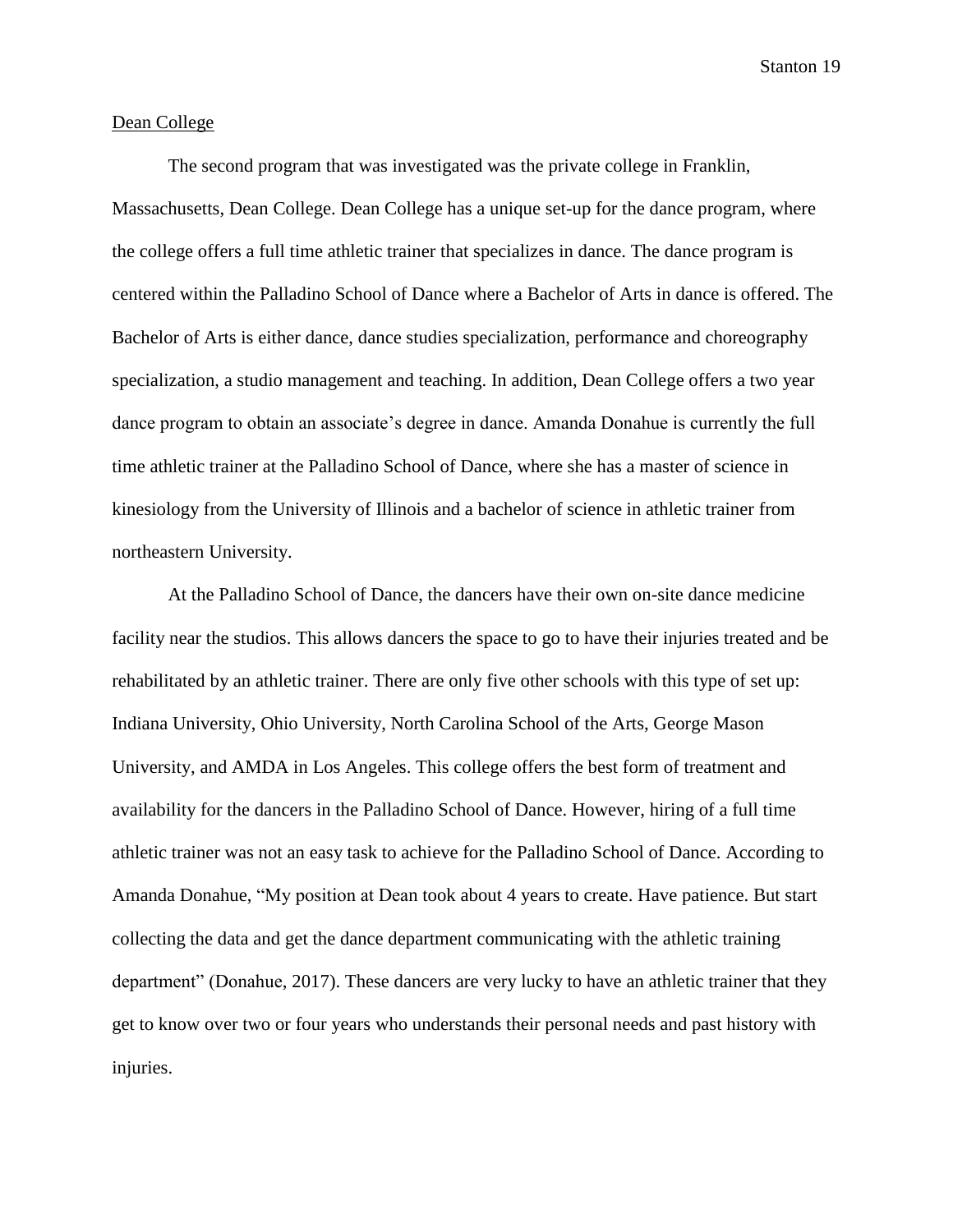#### Western Reserve University

The third program that was investigated Western Reserve University located in Cleveland, Ohio. This university has multiple programs for students interested in pursuing dance as a degree. Western Reserve University offers a bachelor of arts, a minor, a master of fine arts and a master of arts in dance. This university offers an extensive study within the art form of dance and provides its own on-site dance medicine facility.

At Western Reserve University, the on-site dance medicine facility is called Dancer Wellness Program. They provide an article and website for other universities to use to build their own program. In Dancer Wellness Program the "general structure includes an annual screen, education modules, seminars or roundtable discussions, the integration of theory in lecture classes such as kinesiology, review sessions and evaluations" (Potter, 3). This program focuses on:

making the dancers' training more efficient and effective, preventing injuries, rehabilitation of injuries, Promote career longevity as a dancer, assist educators and medical care professionals who work with dancers, develops quantifiable data that addresses the physical characteristics and demands of dancers' musculoskeletal system to promote the research into dancer health (Potter, 3).

The program is the example that is used by many universities to create programs that will best fit the needs of their dancers. The program not only provides self-care and injury prevention practices, but also collects research in support of the need for athletic trainers specialized in dance for dancers at a university setting.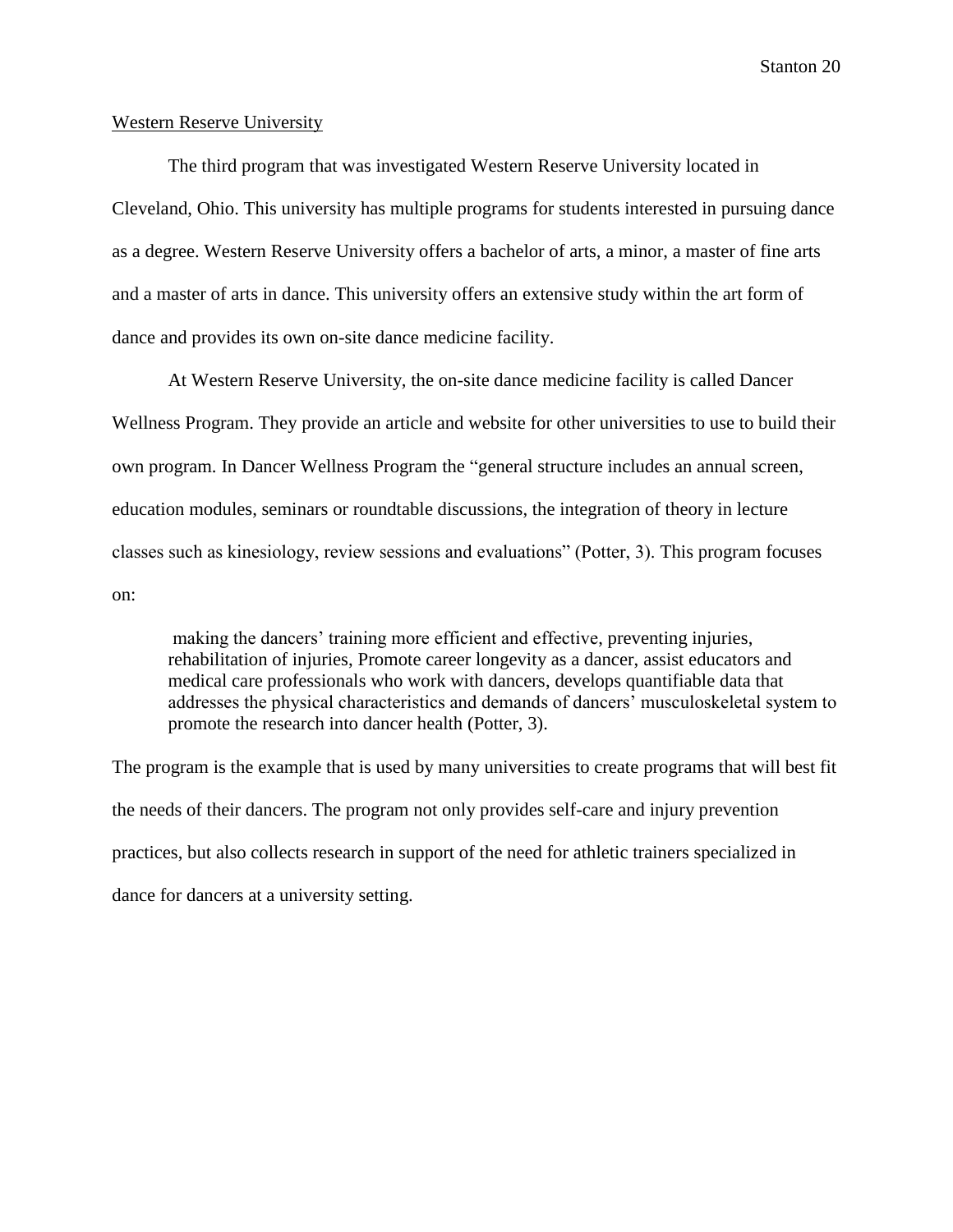#### Body Dynamics Inc.

Jenna Calo from *Body Dynamics Inc.* in Falls Church, Virginia was interviewed about implementing an on-site dance medicine program. Jenna Calo received her Doctorate of Physical Therapy from University of St. Augustine in San Diego, California. Calo also received a Bachelor of Fine Arts in Dance and a Bachelor of Science in Exercise Science at Rutgers University in New Jersey and is a Board-Certified Orthopedic Clinical Specialist. Jenna Calo specializes in working with dancers and works with The Washington Ballet and students at Washington School of Ballet.

Jenna Calo suggested that the first step in creating this program for Bridgewater State University would be to gather statistics on how many need education or have sustained injuries. This will help build a case and determine that a program of this nature is valuable to the Department of Dance. In addition, it would be advisable to start building health and wellness workshops for dance majors and minors. The dancers would have a fuller understanding of their bodies and injuries and how the dancer can address the injury. These workshops could also attract potential new students who are dancers interested in the dance science field.

Next, Calo addressed what resources would be needed to implement this program like space, supplies, and assessments for dancers. A professional health care provider like a physical therapist or athletic trainer who specializes in dancers would be best fit for this program. Jenna Calo stated "Minimal space needed. The lead clinician needs a treatment table and limited supplies to get going" (Calo, 2017). This person could perform pre-assessments, injury assessments, rehabilitation and education for dancers in the small space. However, first steps would be to collect statistics, build educational workshops for dancers and try to implement a pre-assessment program for Bridgewater State University (Calo, 2017).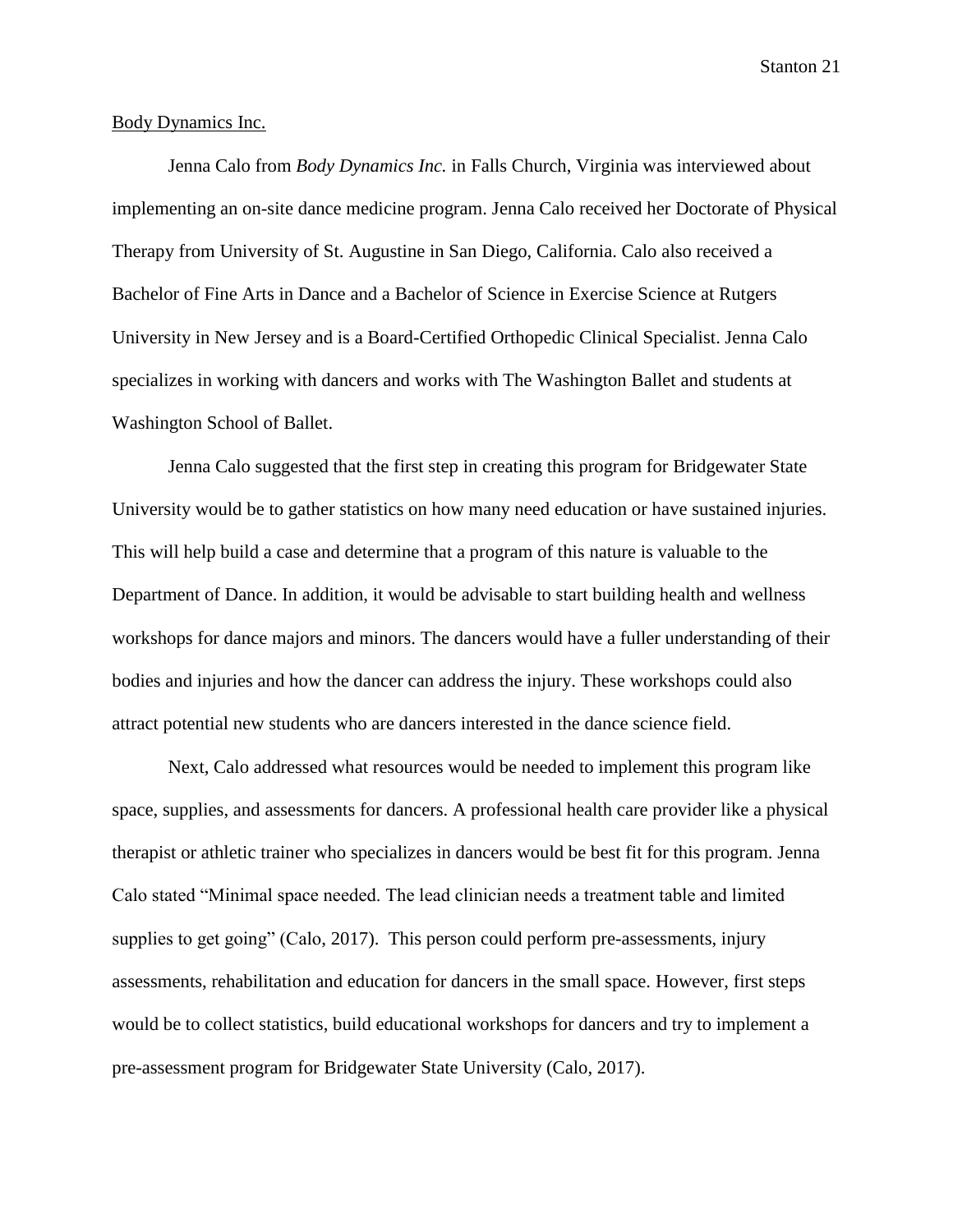#### **Best Fit Program for Bridgewater State University**

There are many different approaches and ideas for creating access to an athletic trainer specializing in dance or proposing a new on-site dance medicine facility. Some schools are fortunate enough to gain the funds to create an on-site dance facility that are close to the studios, so it is easily accessible to dancers like at Dean College and Western Reserve University. Other schools utilize the athletic trainers under athletics and health services offered to students to provide their injury prevention and self-care for their dancers like Boston University. Bridgewater State University would benefit from both programs in the future, but which one would be the best fit for this demographic of students and state university setting?

After talking with the Bridgewater State University dance faculty and researching multiple sources on dance injury prevention and self-care, the best fit program would be to create a workshop that covers injury prevention and self-care and to create a relationship with the athletic training department. This program will enhance the knowledge about self-care and injury prevention within the dance majors and minors. In addition, it will benefit both the athletic training and dance programs and their students at Bridgewater State University.

The workshop would be offered during the first year in the dance program. This workshop would essentially cover the knowledge about anatomy and physiology, kinesiology and injury prevention and self-care techniques. The workshop would consist of broad overview about the human body, mainly focused on the musculoskeletal system through the movement of dance. The workshop would also include basic introductory components like how to run a safe and engaging warm-up for students. Next, the workshop would begin to get into injury prevention and self-care techniques the dancers could use during their four years at Bridgewater State University. This part would focus on safe practices and correct body alignment in dance. It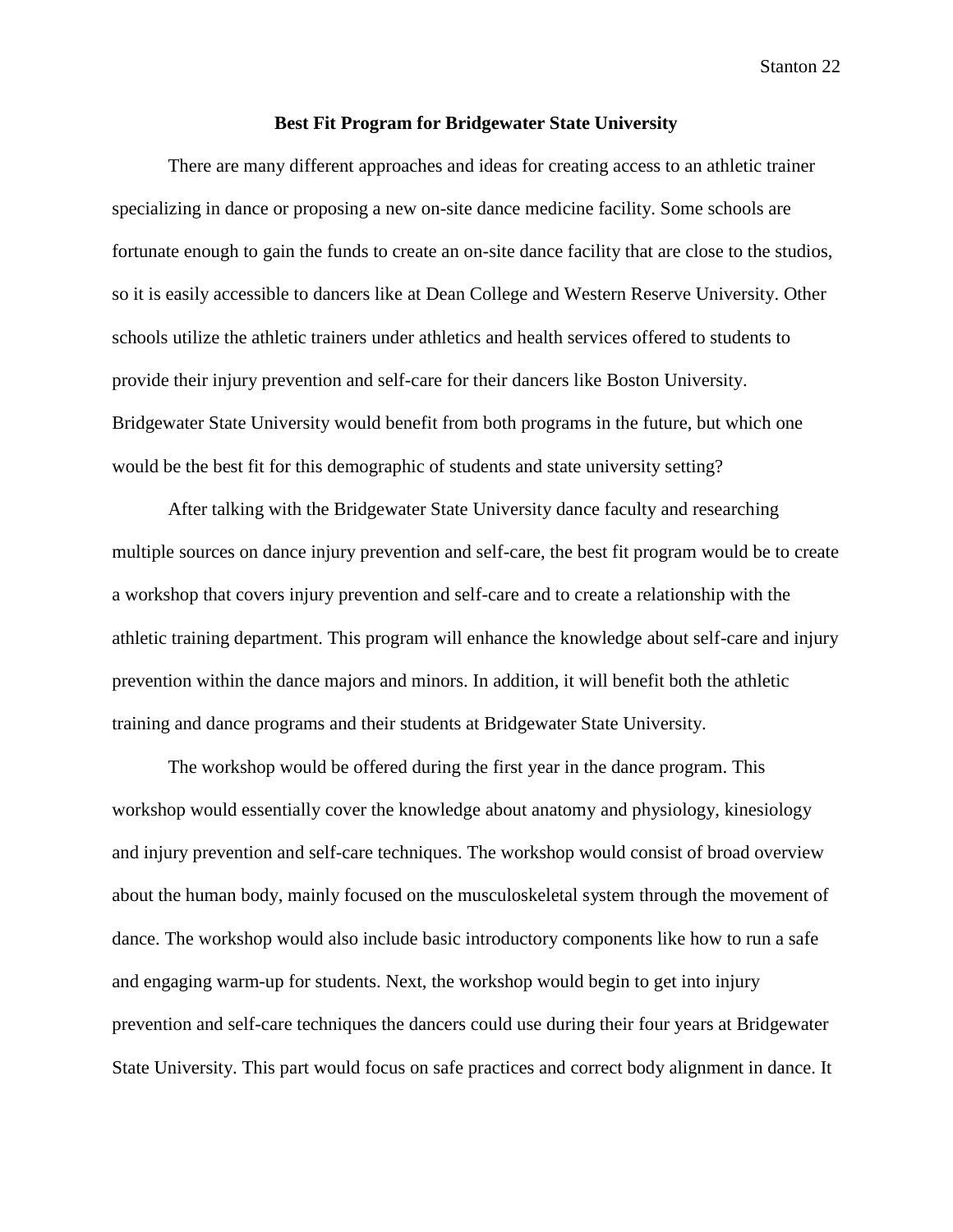would also include strength and conditioning for dancers to protect their bodies from injuries and how to properly strengthen and release muscles. In addition, it would focused on self-care of injuries and an articulation of the steps needed if one does sustain an injury that affects their dancing. This workshop would mentally and physically prepare the first year students to take care of their bodies. Similarly, it could reduce the amount of injuries that would occur during the dancer's four years at Bridgewater State University.

The next thing to do would be to form a relationship with the Bridgewater State University Athletic Training undergraduate and graduate programs. This relationship can provide the dance department with athletic trainers, who could aid in the treatment of injuries and rehabilitation of the dancers. This will also provide experience to the athletic training students with different kinds of athletes. Furthermore, this could cover the athletic training student's nontraditional athletic training setting. In the athletic training program, each student must complete a traditional setting, which is high school and university sports and a non-traditional setting like a hospital or working with dancers. Essentially, dancers would have hours open to them during the week at the athletic training room in Tinsley, where athletic training students would provide advice. This would be very limited, but also very useful to both dance and athletic training students.

This program could benefit Bridgewater State University in many ways. First, this may make the university more appealing to both athletic training and dance students. It provides dancers with access to athletic trainers and it broadens the knowledge for the athletic training students. Second, this program could decrease liability risk for the university because the dancers are being educated on good conditioning and self-care practices. Plus, the dancers are provided support through athletic trainers to treat and rehabilitate the dancer's injuries. Lastly, this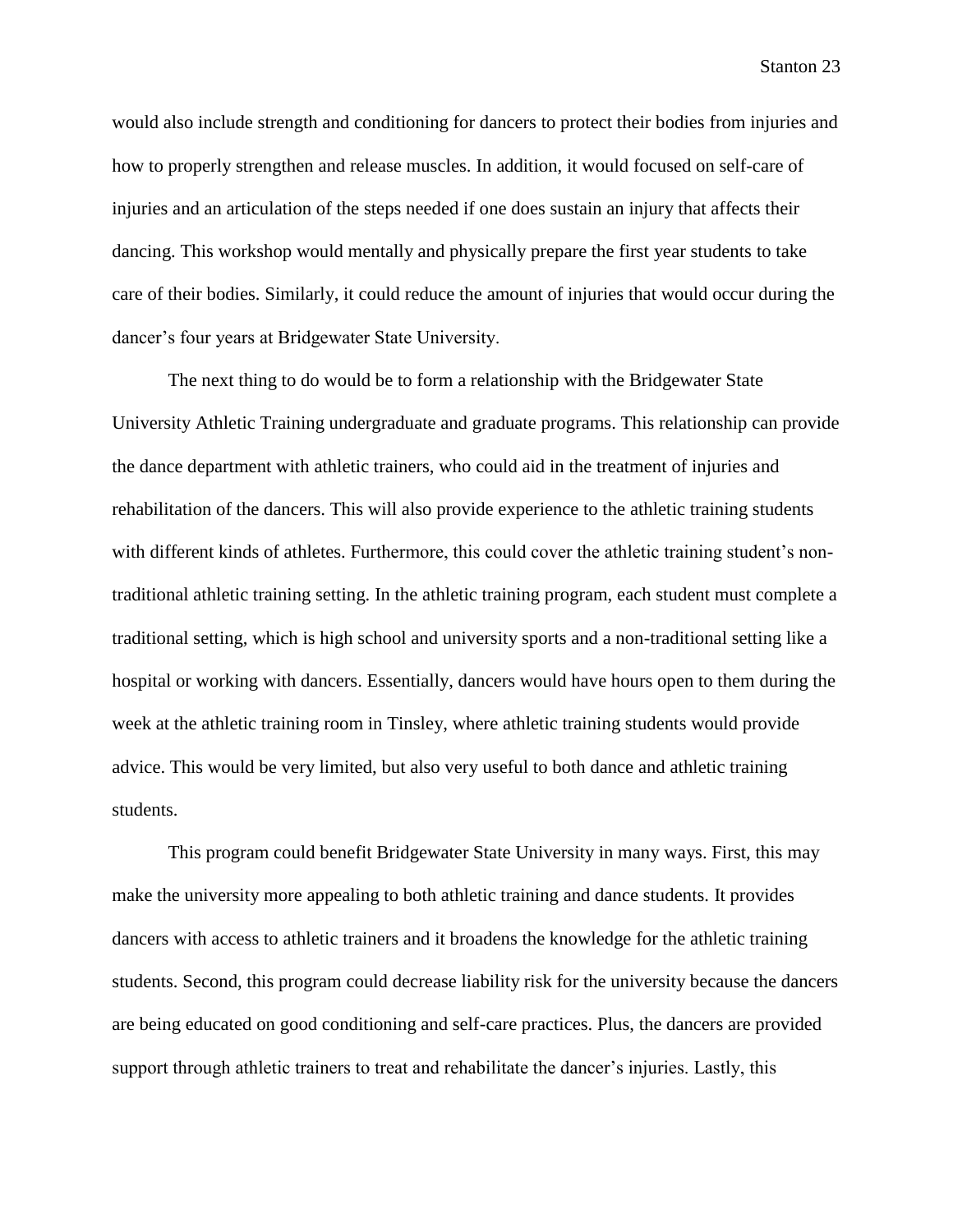program would provide research to the dance medicine field by creating a case for the need for athletic trainers specialized in dance. The athletic trainers are required to keep records of each student, their injuries and what exercises and treatments were used for that injury. The athletic training program could collect data on the amount of injuries each year to see if the program is reducing the injuries occurring in dancers and how to improve the program. This could provide an example to other state universities with athletic training and dance programs and to the growing research and knowledge around dance science.

This program is the best fit for Bridgewater State University because it is utilizing what is already provided within the majors and on campus. This allows the dance department to expand on the "Science and Theory of Dance" course to engage the dancers both mentally and physically. The dancers are able to fully understand the information presented to them and apply this knowledge is every course that follows. Next, this program utilizes the athletic training program and their interest in forming a relationship with the dance department. Utilizing resources already on campus reduces the cost and makes the program achievable. This program can strengthen both the athletic training and dance programs at Bridgewater State University.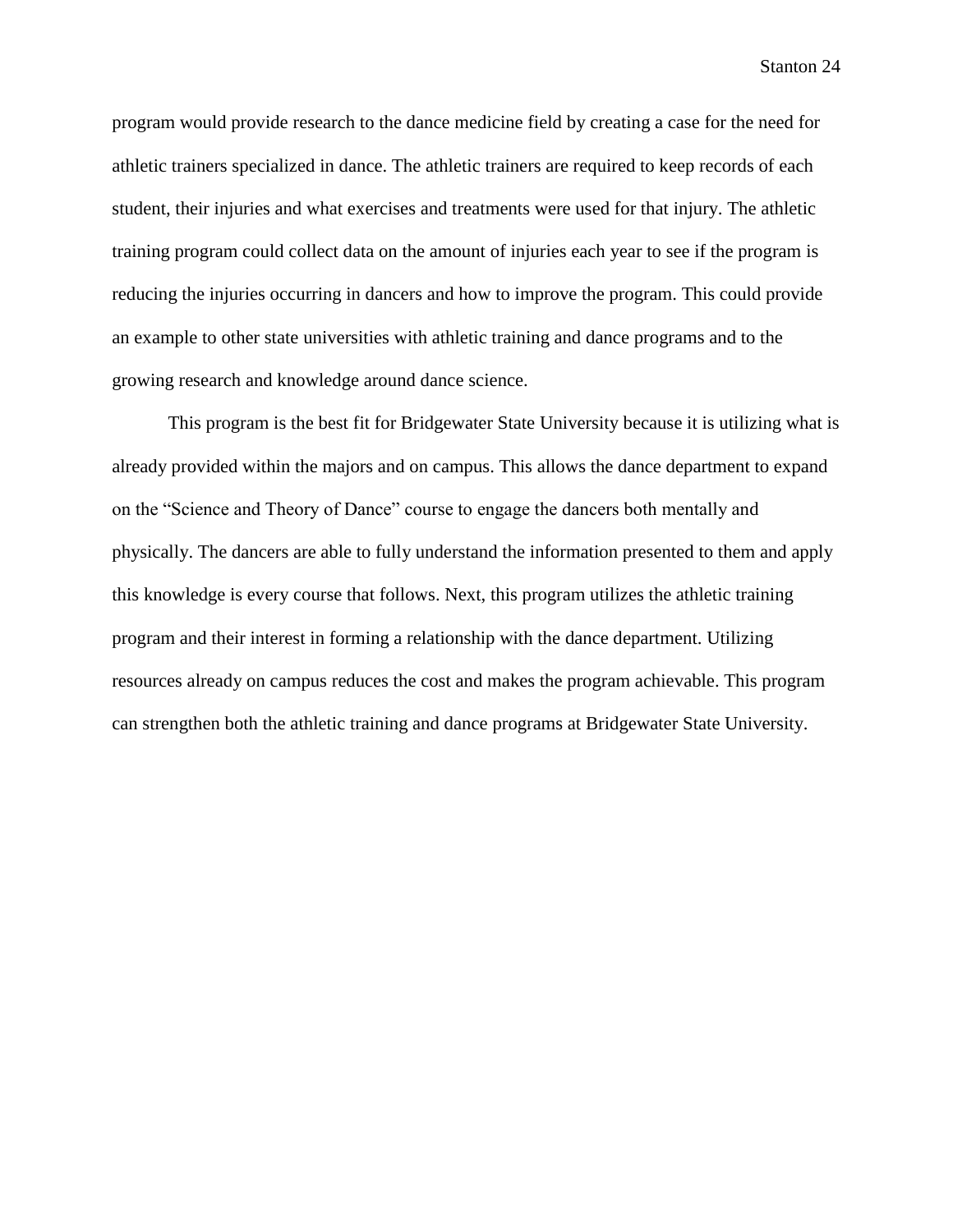#### **IMPLICATIONS FOR THE FUTURE**

This research has grown into a future goal and career for me to pursue for the Department of Dance at Bridgewater State University. In the future, I plan to facilitate the conversation with the Athletics Departments and Health Services at Bridgewater State University. Further, I want to create a template that can be implemented and used across multiple universities that have both a dance and athletic training program available to future students. I hope this research will help bring awareness to the dancers at Bridgewater State University and others universities, as well. Also, I hope to travel nationally to help implement similar programs in other universities with a dance and athletic training programs.

In the spring, I will be graduating with my Bachelor of Arts in dance and will be beginning my graduate program in Athletic training. I will to begin a conversation with the Athletic Director about the location and classification of Athletic trainers and the department. At the moment, the Athletic Training Department and the Athletic trainers are under the Athletics Department because Bridgewater State University is a National Collegiate Athletic Association, NCAA, school. This means that athletic trainers are under the Athletics Department and are only allowed to treat sport athletes, who are participating in the NCAA sports. Beginning the conversation with the Athletic director, then the Medical Director and lastly with President Fred Clark, will raise awareness of the need for a recreational Athletic trainer and for the athletic trainers to be classified under health services at Bridgewater State University. I will begin this conversation with the support from Kimberly A. Wise, who is the Director of Clinical Education and Assistant Professor within the Athletic Training Program at Bridgewater State University.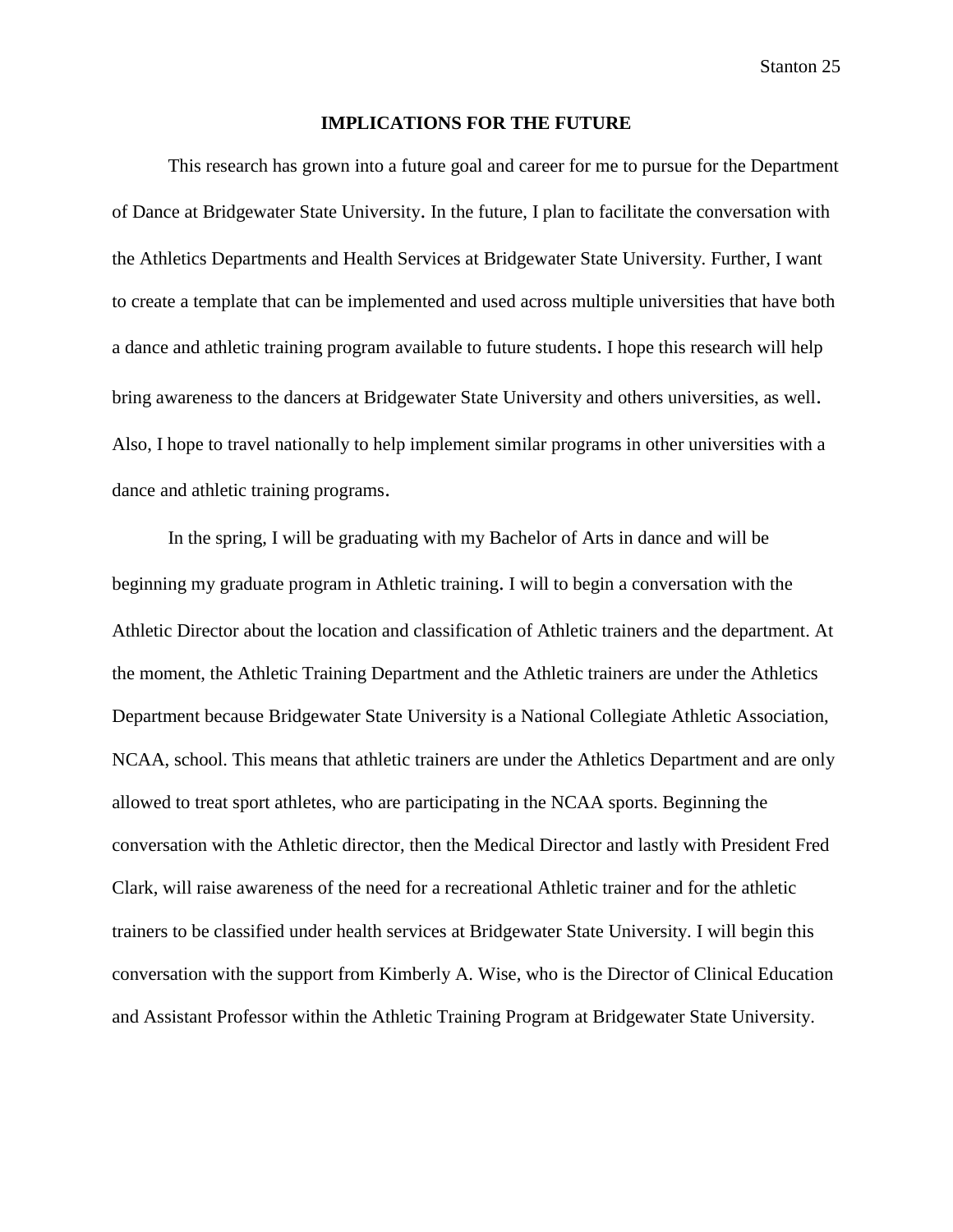After the program is set up at Bridgewater State University, I want to develop a template that is broad enough to be implemented in different university settings. This template would require a dance department and an athletic training department to form a relationship to create this program to benefit both dance and athletic training students. This template will be able to benefit two programs of study and influence more students in their studies. I would use this template bring this research to other institutions and assist them in developing their own injury prevention and rehabilitation programs. This would bring awareness to dancers as 'aesthetic athletes' and their need for athletic trainers specialized in dance.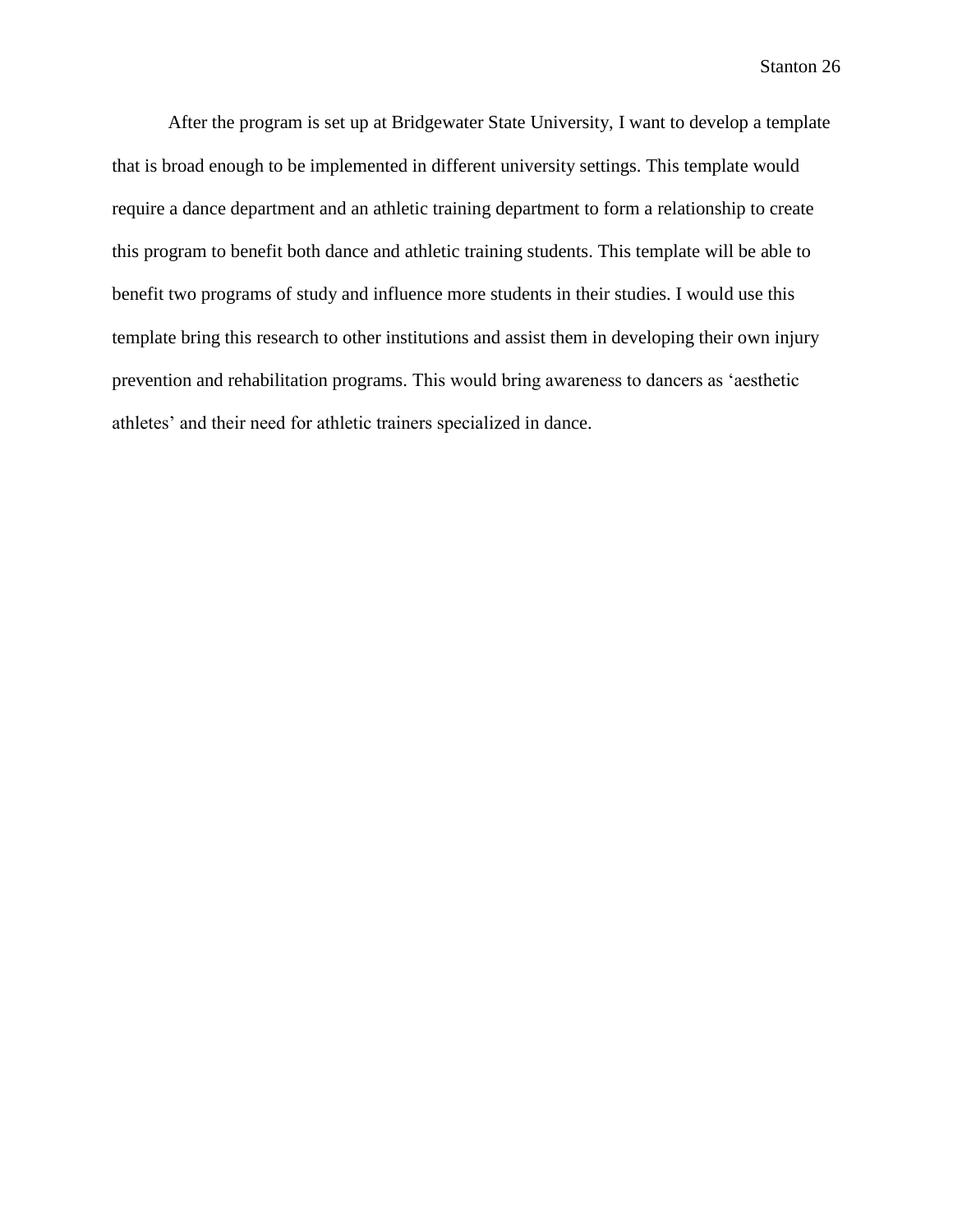#### **Acknowledgements**

I would like to thank my thesis mentor, Dr. Jody Weber for all of her support and continuous efforts to help me improve as a researcher. I would like to thank the Bridgewater State University Honors Program for allowing me to write this thesis and the constant support from them. I would also like to thank Micki Taylor-Pinney, Amanda Donahue, Jenna Calo, Dr. Donna A. Dragon, and Professor Kristy Kuhn for allowing me to interview them and helping me shape my argument.

I would like to thank the Bridgewater State University Adrian Tinsley Program Summer Grant for funding me this past summer to conduct research that lend me to this thesis. Also, I would also like to than the Bridgewater State University Department of Dance for their support and encouragement. Lastly, I would like to thank all my family and friends for their constant support during this process.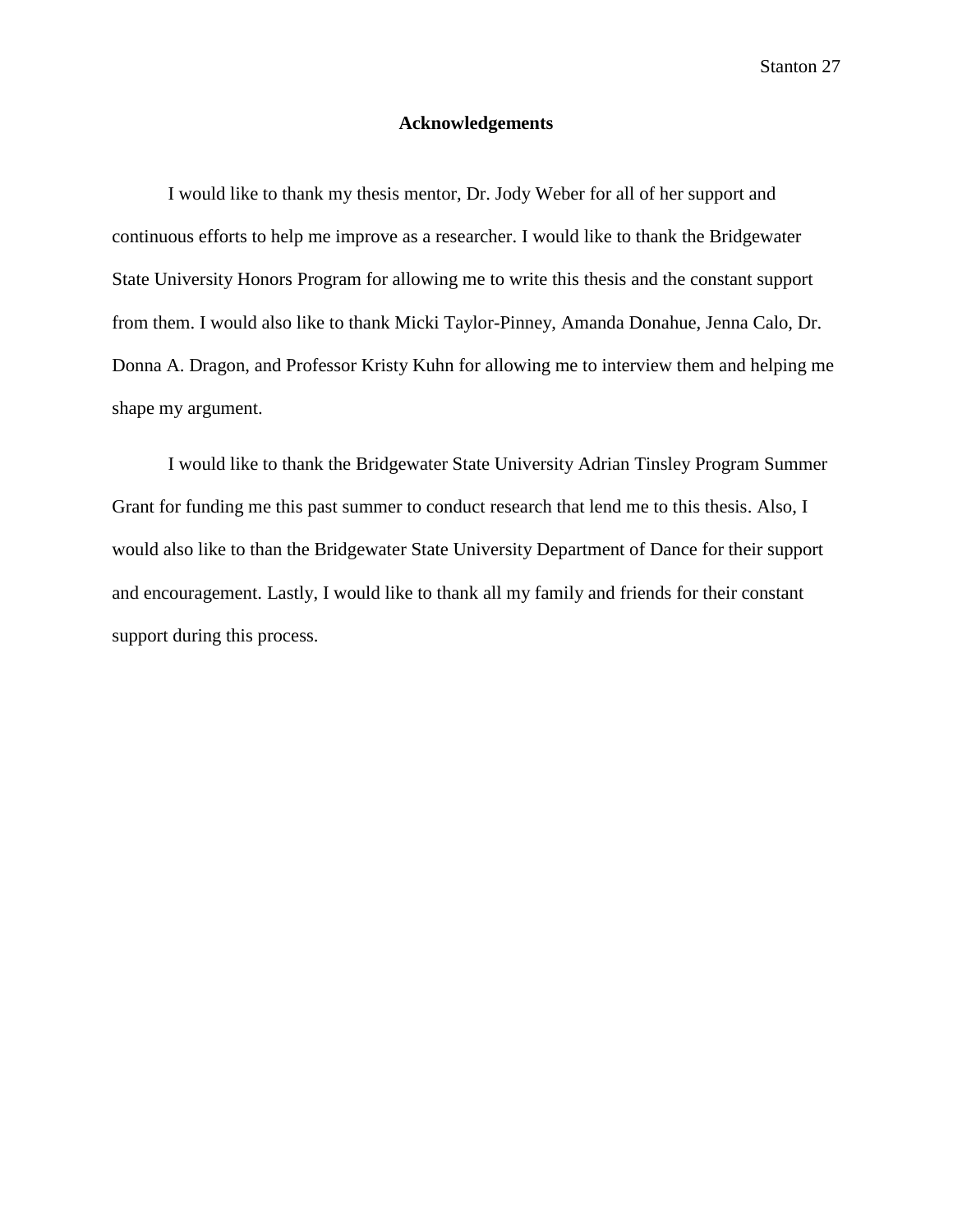### References

- "About the Task Force." *Dance/USA*. N.p., 2016. Web. 13 Apr. 2017. <https://www.danceusa.org/aboutthetaskforce>.
- Ambegaonkar, Jatin, and Shane Caswell. "Dance Program Administrators' Perceptions Of Athletic Training Services." *Athletic Therapy Today* 14.3 (2009): 17-19. *Academic Search Premier*. Web. 12 Dec. 2016.
- "Athletic Trainers Help Performing Athletes Excel by Providing Best Practices of Care."*National Athletic Trainers' Association*. N.p., 16 Feb. 2016. Web. 14 Feb. 2017.
- Calo, Jenna. "Wellness Programs Offered at Other Universities." Email Interview. TBA
- Cardinal, M.K. and S.A. Hilsendager. "Incorporating Dance Wellness-Related Components into Higher Education Dance Programs." *Impulse: International Journal of Dance Science, Medicine & Education*, vol. 3, no. 4, Oct. 1995, pp. 238-248. EBSCO*host*, login.libservprd.bridgew.edu/login?url=http://search.ebscohost.com/login.aspx?direct=true&db=s3h& AN=SPH383829&site=ehost-live.
- Cardinal, Marita K. "Wellness Education for Dancers: A 15-Year Retrospective." *Journal of Physical Education, Recreation & Dance (JOPERD)*, vol. 80, no. 5, 01 May 2009, pp. 29-39. EBSCO*host*, login.libservprd.bridgew.edu/login?url=http://search.ebscohost.com/login.aspx?direct=true&db=eric& AN=EJ867670&site=ehost-live.
- CAATE. (n.d.): n. pag. *Commission on Accreditaion of Athletic Training Education*. 4 Dec. 2015. Web. 13 Apr. 2017. <http://caate.net/wp-content/uploads/2015/12/2012- Professional-Standards.pdf>.
- Clark, Terry, Arun Gupta, and Chester10 H. Ho. "Developing a Dancer Wellness Program Employing Developmental Evaluation." *Frontiers in Psychology*. Frontiers Media S.A., 10 July 2014. Web. 14 Feb. 2017.
- Cooper, Larry. "Understanding the Role of Athletic Trainers in High Schools." *Athletic Business*. N.p., May 2015. Web. 13 Apr. 2017. <http://www.athleticbusiness.com/highschool/understanding-the-roll-of-athletic-trainers-in-high-school-athletics.html>.
- Crawford, Scott A. G. M. "In Light Of The Editorial, "Dancers At Risk," What Should The Obligation Of The Administration Be For The Rehabilitation Of Injured Dancers In University Programs?." *JOPERD: The Journal Of Physical Education, Recreation & Dance* 77.3 (2006): 12. *Professional Development Collection*. Web. 14 Feb. 2017.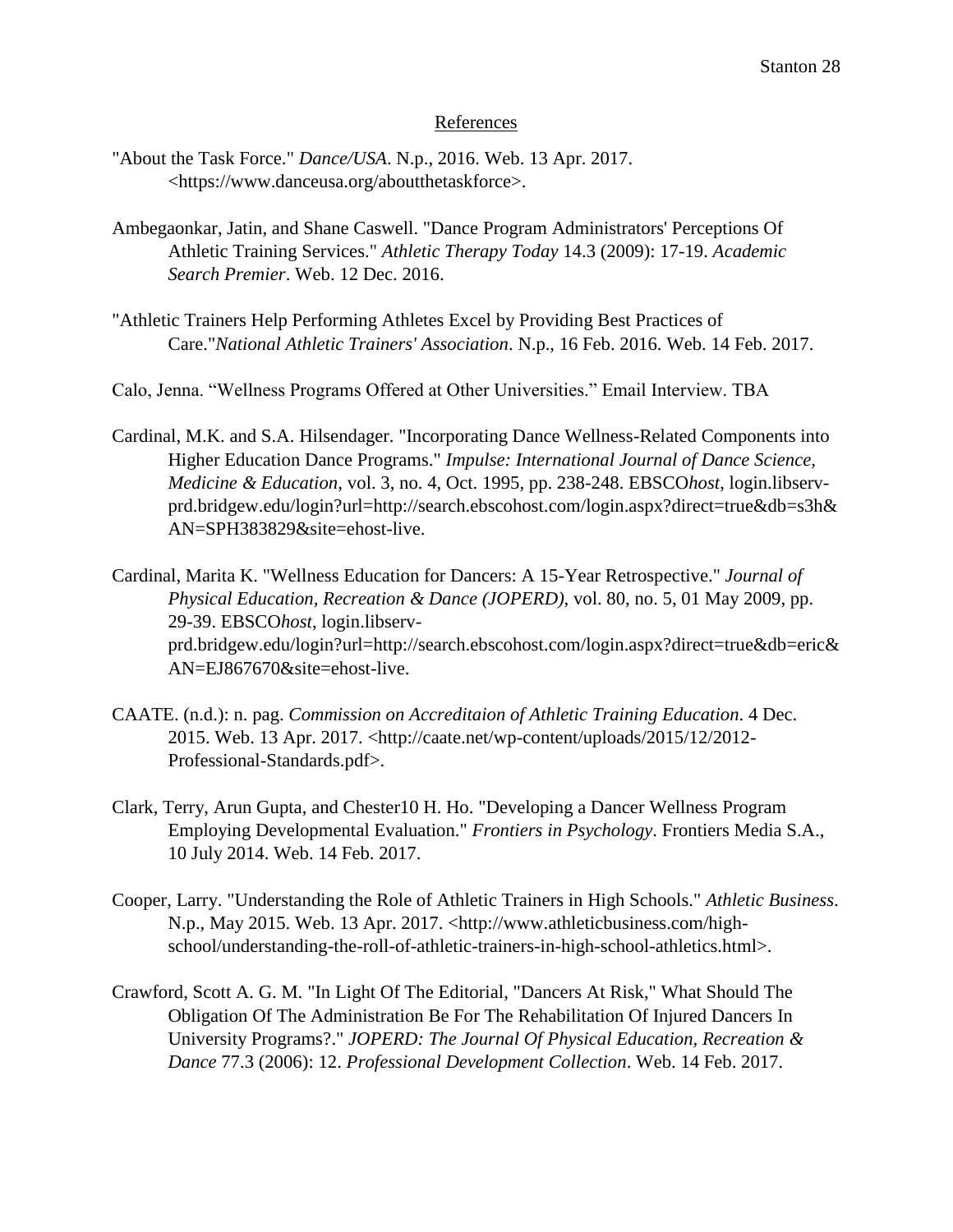- DiPasquale, Sarah, Nicole Becker, Sarah Green, and Kim Sauers. "Self-Reported Injury And Management In A Liberal Arts College Dance Department." *Medical Problems Of Performing Artists* 30.4 (2015): 224-230. *MEDLINE*. Web. 12 Dec. 2016.
- Dippel, Madeline. "Athletic training students at IU also work with dancers, musicians." *Herald-Times, (Bloomington, IN)* 11 Oct. 2015: *Newspaper Source*. Web. 14 Feb. 2017.
- Donahue, Amanda. "Wellness Programs at Other Universities." E-mail interview. 1 Mar. 2017.
- Ewalt, Katherine L. "Athletic Training In Dance Medicine And Science." *Journal Of Dance Medicine & Science* 14.3 (2010): 79-81. *SPORTDiscus with Full Text*. Web. 14 Feb. 2017.
- Ford, Lyndsey, and Rose Schmieg. "Implementing A Foot-Screening Clinic For University Musical Theater Students: A Pilot Program." *JOPERD: The Journal Of Physical Education, Recreation & Dance* 85.9 (2014): 10-14. *SPORTDiscus with Full Text*. Web. 14 Feb. 2017.
- Gamboa, Jennifer M., Leigh A. Roberts, Joyce Maring, and Andrea Fergus. "Injury Patterns in Elite Preprofessional Ballet Dancers and the Utility of Screening Programs to Identify Risk Characteristics." *Journal of Orthopaedic & Sports Physical Therapy* 38.3 (2008): 126-36. Web. 19 Apr. 2017.
- Guptill, Christine, Jatin P. Ambegaonkar, and Shane V. Caswell. "Development And Implementation Of An In-House Healthcare Program For University-Level Performing Artists." *Work* 40.3 (2011): 261-268. *Business Source Premier*. Web. 12 Dec. 2016.
- Jenkins, Alexis. "The History of Athletic Training." *LIVESTRONG.COM*. Leaf Group, 06 Nov. 2015. Web. 16 Apr. 2017. <http://www.livestrong.com/article/270102-the-history-ofathletic-training/>.
- Kaiser, David A. "Bringing Athletic Training And Therapy To Dancers: A Dance-Medicine Facility." *Athletic Therapy Today* 7.2 (2002): 16-21. *SPORTDiscus with Full Text*. Web. 12 Dec. 2016.
- Lockard, Brett. "Athletic Trainers Providing Healthcare for Athletes of All Kinds." *Occupational Outlook Quarterly* (2005): 38-41. 2005. Web. 13 Apr. 2017.
- Malina, Debbie. "Pushing through Pain." *Dancing Times*, vol. 107, no. 1275, Nov. 2016, pp. 105-107. EBSCO*host*, login.libservprd.bridgew.edu/login?url=http://search.ebscohost.com/login.aspx?direct=true&db=ibh& AN=119193531&site=ehost-live.